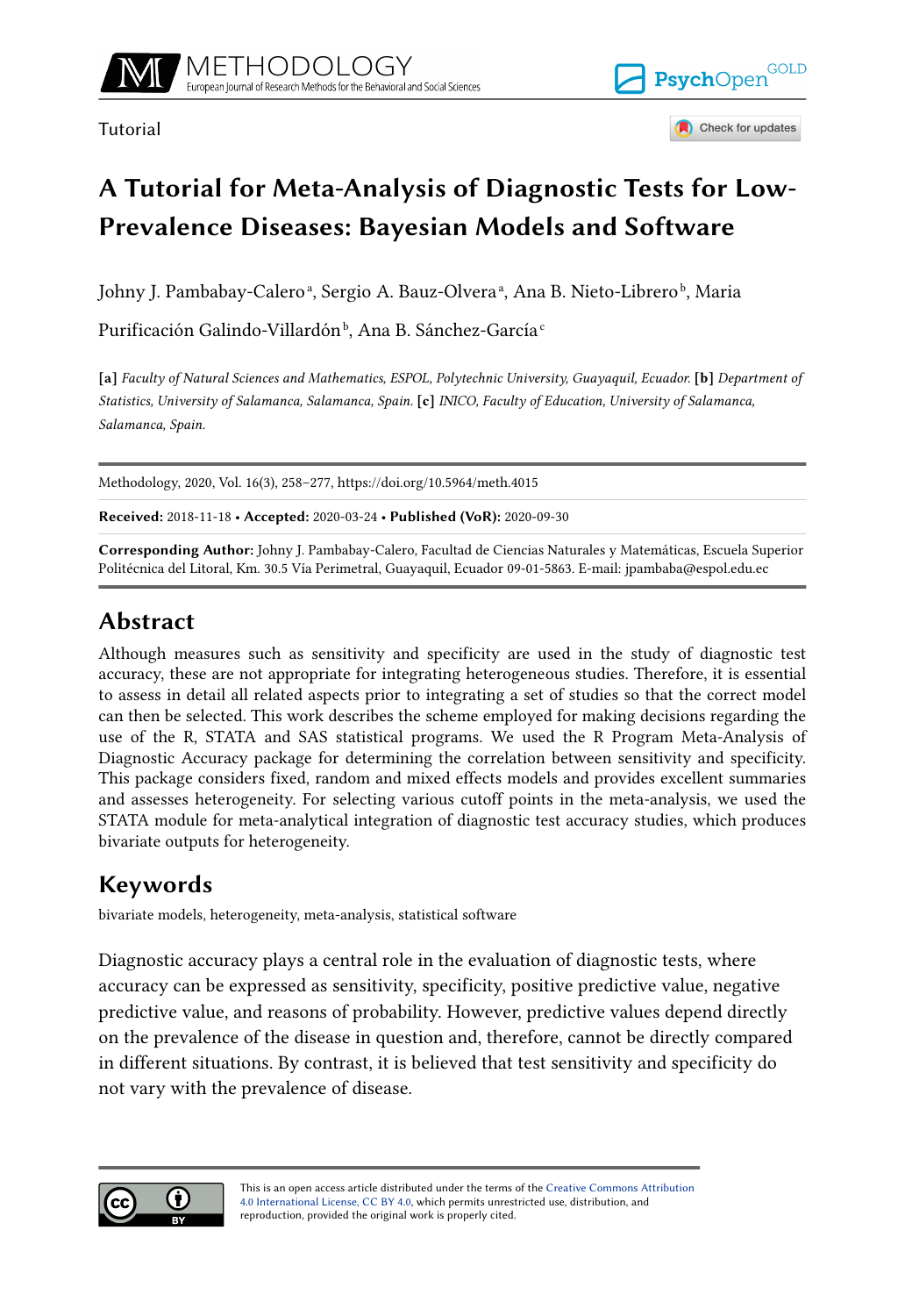This is also the case for reasons of probability. Since they depend on sensitivity and specificity they are believed to remain constant, although variability with regard to prevalence does exist. However, some studies [\(Brenner & Gefeller, 1997;](#page-16-0) [Leeflang et al.,](#page-17-0) [2013;](#page-17-0) [Ransohoff & Feinstein, 1978](#page-18-0)) have shown contradictory findings.

Several studies have indicated that the variability of sensitivity and specificity may be related to differences in thresholds [\(Holling, Böhning, & Böhning, 2007;](#page-17-0) [Jiang, 2018;](#page-17-0) [Mulherin & Miller, 2002](#page-18-0); [Szklo & Nieto, 2014\)](#page-18-0). One study has reported differences in cutoff points or in the definition of the disease [\(Brenner & Gefeller, 1997](#page-16-0)). Therefore, it is necessary to analyze to what extent, in what form and why the sensitivity and specificity of diagnostic tests vary with respect to prevalence before performing a meta-analysis [\(Holling et al., 2007](#page-17-0)). However, these factors are quite difficult to identify and often warrant the use of models that consider this fact when generating summary estimates of sensitivity and specificity. The bivariate model of random effects captures the correlation between sensitivity and specificity and models the logits of both factors [\(Reitsma et al.,](#page-18-0) [2005\)](#page-18-0).

In situations of low prevalence, where the test being employed provides a high number of true negatives and a small number of true positives, the percentage of cases correctly classified does allow different tests to be compared. This is because true positives will be very high, even when the number of false positives is equal to or greater than the number of true positives, which is a situation that can cause the test to be rejected and declared as being inefficient.

Meta-Analysis of Diagnostic Accuracy (MADA) libraries are among the statistical packages available that can be used with the most relevant models ([Doebler, 2020\)](#page-16-0). These include the Hierarchical Summary Receiver Operating Characteristic (HSROC; [Schiller &](#page-18-0) [Dendukuri, 2013](#page-18-0)) by R, Meta-analytical Integration of Diagnostic Test Accuracy Studies (MIDAS; [Dwamena, 2007;](#page-17-0) [Wang & Leeflang, 2019](#page-19-0)) by STATA, and the Macro for Metaanalysis of Diagnostic accuracy studies (MetaDas; [Takwoingi & Deeks, 2010;](#page-18-0) [Wang &](#page-19-0) [Leeflang, 2019\)](#page-19-0) by SAS.

This paper describes the main models used in this context, as well as the available software. Since it is not always easy for researchers to decide on the model most appropriate for their study or to choose the correct software for interpreting their results, we have created a guide for carrying out a meta-analysis on diagnostic tests. According to the assumptions that fulfill the analyzed data, we present findings regarding the most suitable model, the software that allows this model to be used and how the results obtained can be interpreted.

#### **Evaluation of Heterogeneity**

To investigate the effect of a cutoff point on sensitivity and specificity, the results have been presented in the form of a receiver operating characteristic (ROC) curve. In addition, one way to summarize the behavior of a diagnostic test from multiple studies

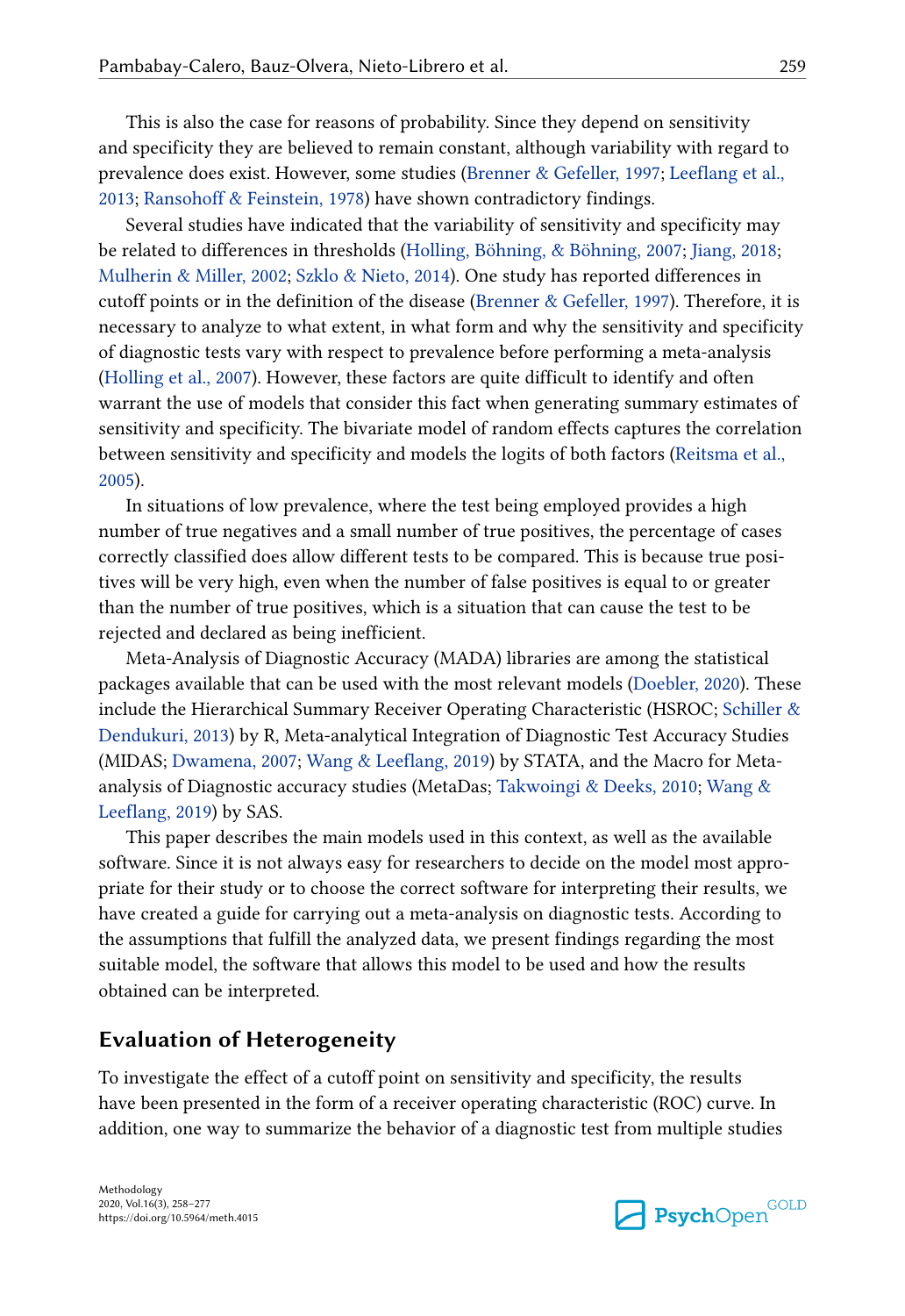is to calculate the mean sensitivity and specificity [\(Bauz-Olvera et al., 2018](#page-16-0)); however, these measures are invalid if heterogeneity exists [\(Midgette, Stukel, & Littenberg, 1993\)](#page-18-0). The sensitivity and specificity within each study are inversely related and depend on the cutoff point, which implies that sensitivity and medium specificity are not acceptable [\(Irwig, Macaskill, Glasziou, & Fahey, 1995\)](#page-17-0). On the other hand, the Biplot has proved to be an extremely useful multivariate tool in the analysis of data from the meta-analysis of diagnostic tests, both in the descriptive phase and in the search for the causes of variability [\(Pambabay-Calero et al., 2018\)](#page-18-0).

In diagnostic tests, the assumption of methodological homogeneity in studies is not met and thus it becomes important to evaluate heterogeneity. Assessing the possible presence of statistical heterogeneity in the results can be done (in a classical way) by presenting the sensitivity and specificity of each study in a forest plot.

A characteristic source of heterogeneity is that which arises because the studies included in the analysis may have considered different thresholds for defining positive results; this effect is known as the threshold effect.

The most robust statistical methods proposed for meta-analysis take this threshold effect into account and do so by estimating a summary ROC curve (SROC) of the studies being analyzed. However, on some occasions the results of the primary studies are homogeneous and the presence of both threshold effect and other sources of heterogeneity can be ruled out. This statistical modelling can be done using either a fixed-effect model or a random-effects model, depending on the magnitude of heterogeneity. Several statistical methods for estimating the SROC curve have been proposed. The first, proposed by [\(Moses, Shapiro, & Littenberg, 1993\)](#page-18-0), is based on estimating a linear regression between two variables created from the validity indices of each study.

## **Accuracy Analysis in Diagnostic Tests**

The discriminatory capacity of a test is commonly expressed in terms of two measures (sensitivity and specificity) and there is usually an inverse relationship between the two due to the variability of the thresholds. Some of the recommended methods for meta-analysis of diagnostic tests, such as the bivariate model, focus on estimating a summary sensitivity and specificity at a common threshold. The HSROC model, on the other hand, focuses on estimating a summary curve from studies that have used different thresholds.

The test can be based on a biomarker or a more complex diagnostic procedure. However, the value of the index that the test provides may not be completely reliable. The starting information is a  $2\times 2$  table showing the concordance between the test results in binary form and information associated with disease (see [Table 1;](#page-3-0) [Deeks, Macaskill, &](#page-16-0) [Irwig, 2005](#page-16-0)).

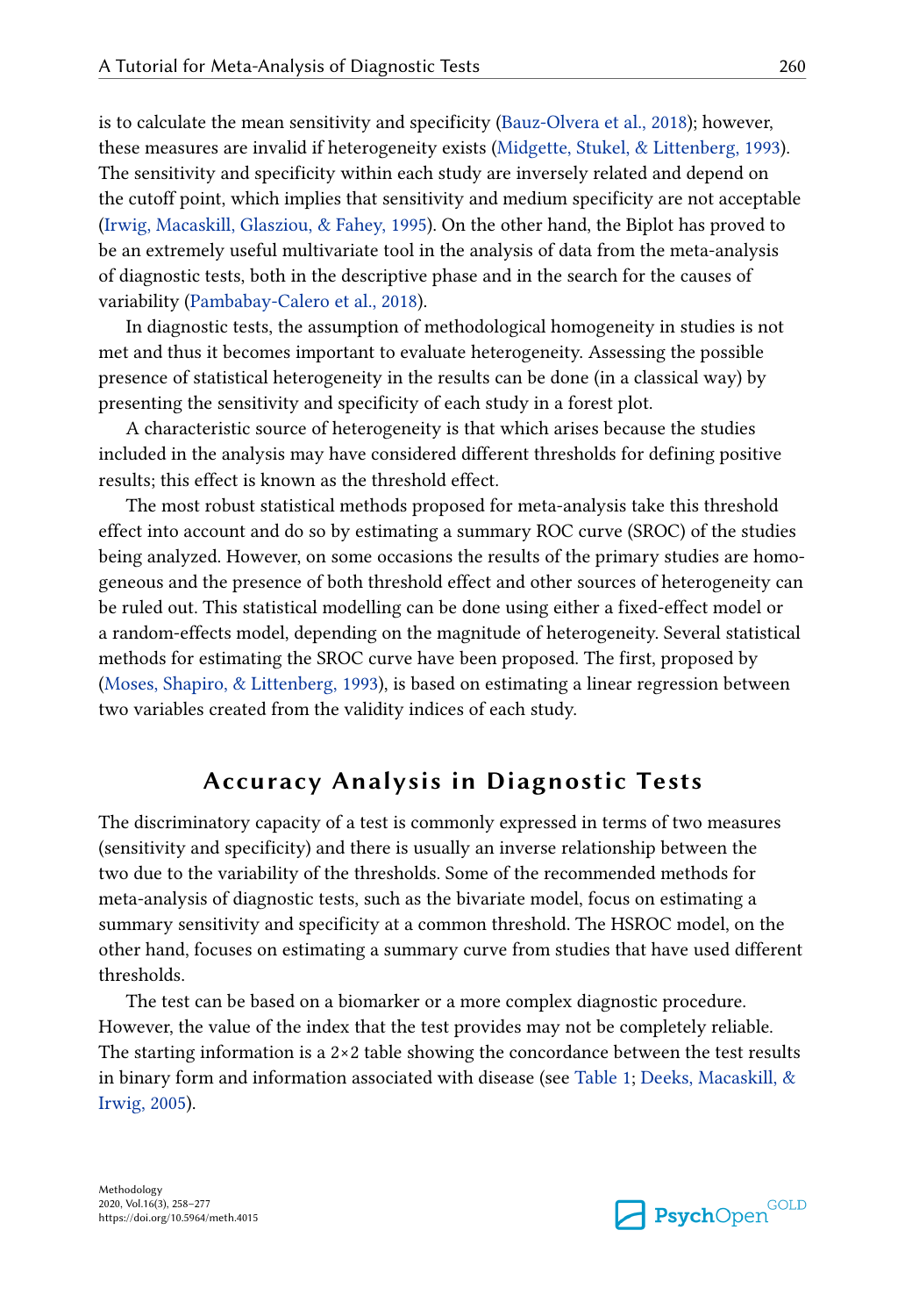#### <span id="page-3-0"></span>**Table 1**

|                    | Disease state              |              |           |
|--------------------|----------------------------|--------------|-----------|
| <b>Test result</b> | D+                         | $D-$         | Total     |
| $T+$               | TP                         | FP           | $TP + FP$ |
| $T-$               | <b>FN</b>                  | TN           | $FN + TN$ |
| Total              | $n_{\scriptscriptstyle 1}$ | $n_{\alpha}$ | n         |

*Generic Representation of the Data of a Study of Accuracy in Diagnostic Test*

*Note. n* = sample size; *n*<sub>1</sub> = patients who actually have the disease; *n*<sub>2</sub> = patients who are disease free. T+ = a positive result; T− = a negative result; TP = true positives; FP = false positives; TN = true negatives; FN = false negatives [\(Deeks et al., 2005\)](#page-16-0).

The results of a meta-analysis of diagnostic tests are usually reported as a pair, repre‐ senting both sensitivity and specificity. However, some attempts have been made to consolidate the result as a single number. The most common approach is the use of diagnostic odds ratio (DOR; [Lee, Kim, Choi, Huh, & Park, 2015\)](#page-17-0). But other important measures are positive LR+ or negative likelihood LR− ratios, which are estimated from sensitivity and specificity. Summary graphs can be generated that show the variability among the studies based on sensitivity and specificity. Thus, we have (see [Figure 1](#page-4-0) for a more detailed explanation):

- **1. Forest plot** for sensitivity and specificity help in assessing the heterogeneity of individual aspects of test accuracy, but do not allow immediate assessment of whether the observed variation is that expected from the relationship of two variables, i.e. sensitivity decreases as specificity increases ([Brenner & Gefeller, 1997\)](#page-16-0).
- **2. Crosshair**, shows the bivariate relationship and the degree of heterogeneity between sensitivity and the rate of false positives. These "cross-hair" graphs reflect the results of individual studies in the ROC space with confidence intervals denoting sensitivity and specificity. They also allow meta-analysis studies to be overlaid on the graph.
- **3. RocEllipse**, shows a region of confidence that describes the uncertainty of the pair of sensitivity and specificity of each study. The clinical utility or relevance of the diagnostic test carried out on a patient is evaluated using maximum likelihood ratios to calculate post-test probability. On the basis of Bayes' theorem, this concept is shown in Fagan's nomogram ([Fagan, 1975\)](#page-17-0). The nomogram is a tool that allows estimating the post-test probability once the prevalence of the disease and the likelihood ratio are known. This graph has three columns with numbers: the first corresponds to the pre-test probability, the second to the likelihood ratio (LR) and the third to the post-test. This post-test allows likelihood to be quantified after testing if an individual will be affected by a specific condition. Also, the result of an

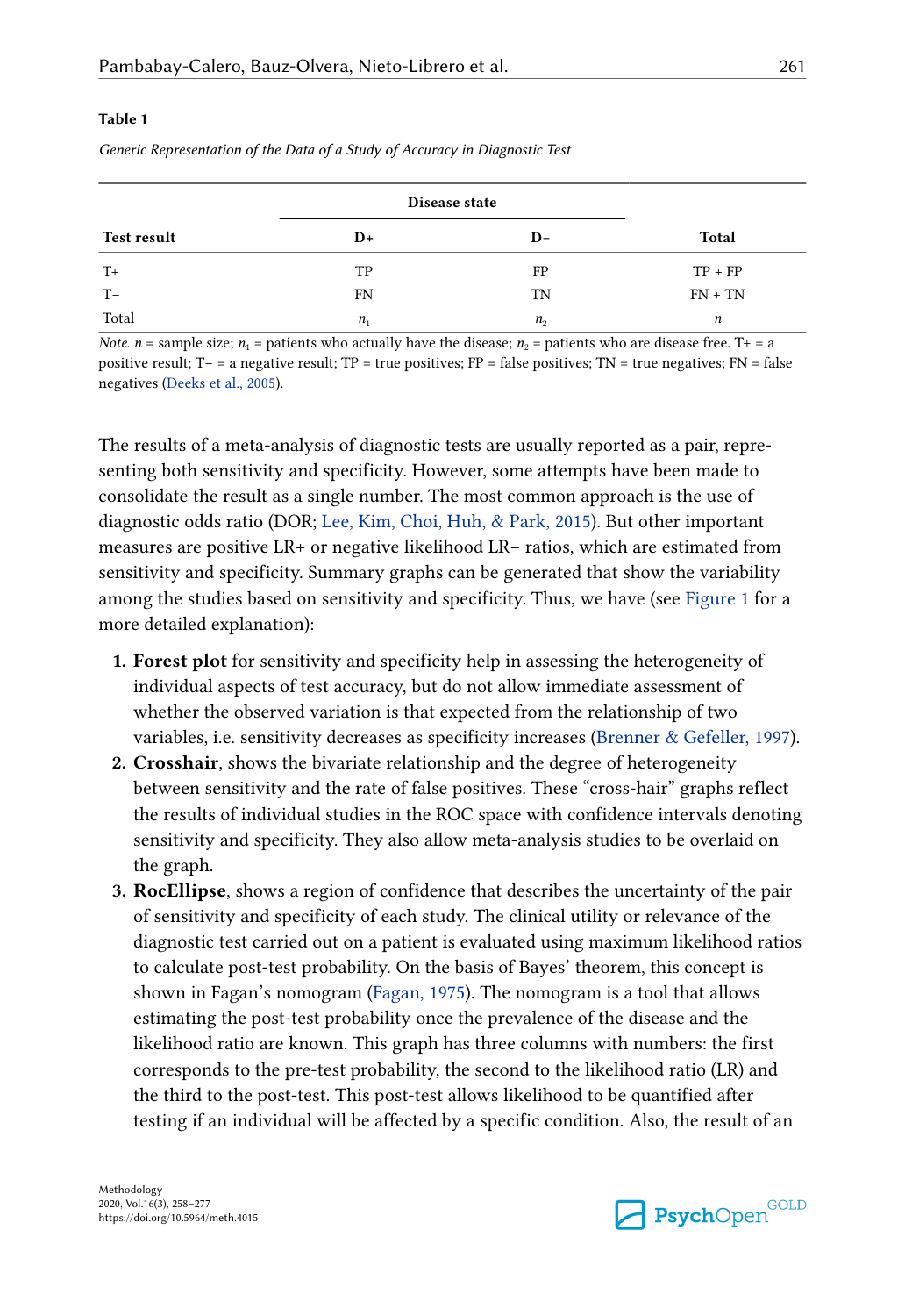<span id="page-4-0"></span>observed test and the likelihood that the individual will have the condition before the test is performed is taken into account.

#### **Figure 1**

*Summary Graphs That Show the Variability Among the Studies*



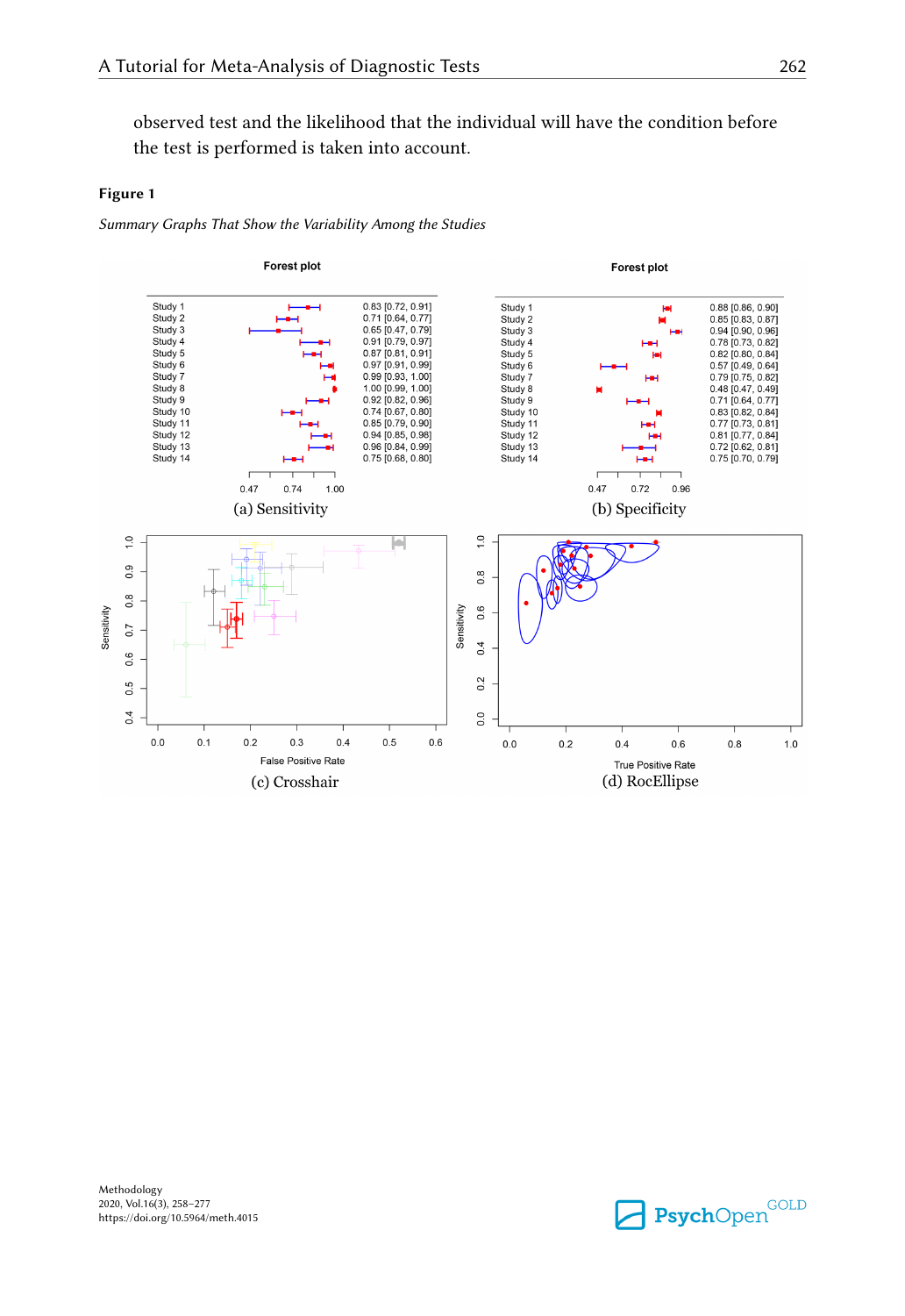## **Tests Based on a Continuous Marker**

Let *X* be the continuous diagnostic marker that underlies a test, which must take into account two different probability distributions for *X* between diseased and healthy in‐ dividuals respectively. It is assumed that the diagnostic marker tends to be higher in diseased individuals than in healthy individuals. A graphical representation is shown in Figure 2.

#### **Figure 2**

*The Distributions of a Continuous Biomarker of Diseased and Healthy Individuals With a Specific Cut-Off Point*



*Note.* TP = true positives;  $FP = false$  positives;  $TN = true$  negatives;  $FN = false$  negatives.

A consequence of the overlapping of the distributions of Figure 2 is that the cutoff point may not have been defined correctly. If, for example, the cutoff point moves to the left, TP and FP will increase, whereas both TN and FN decrease. The variation in the sensitivity–specificity pair and the cutoff point is shown in [Figure 3](#page-6-0).

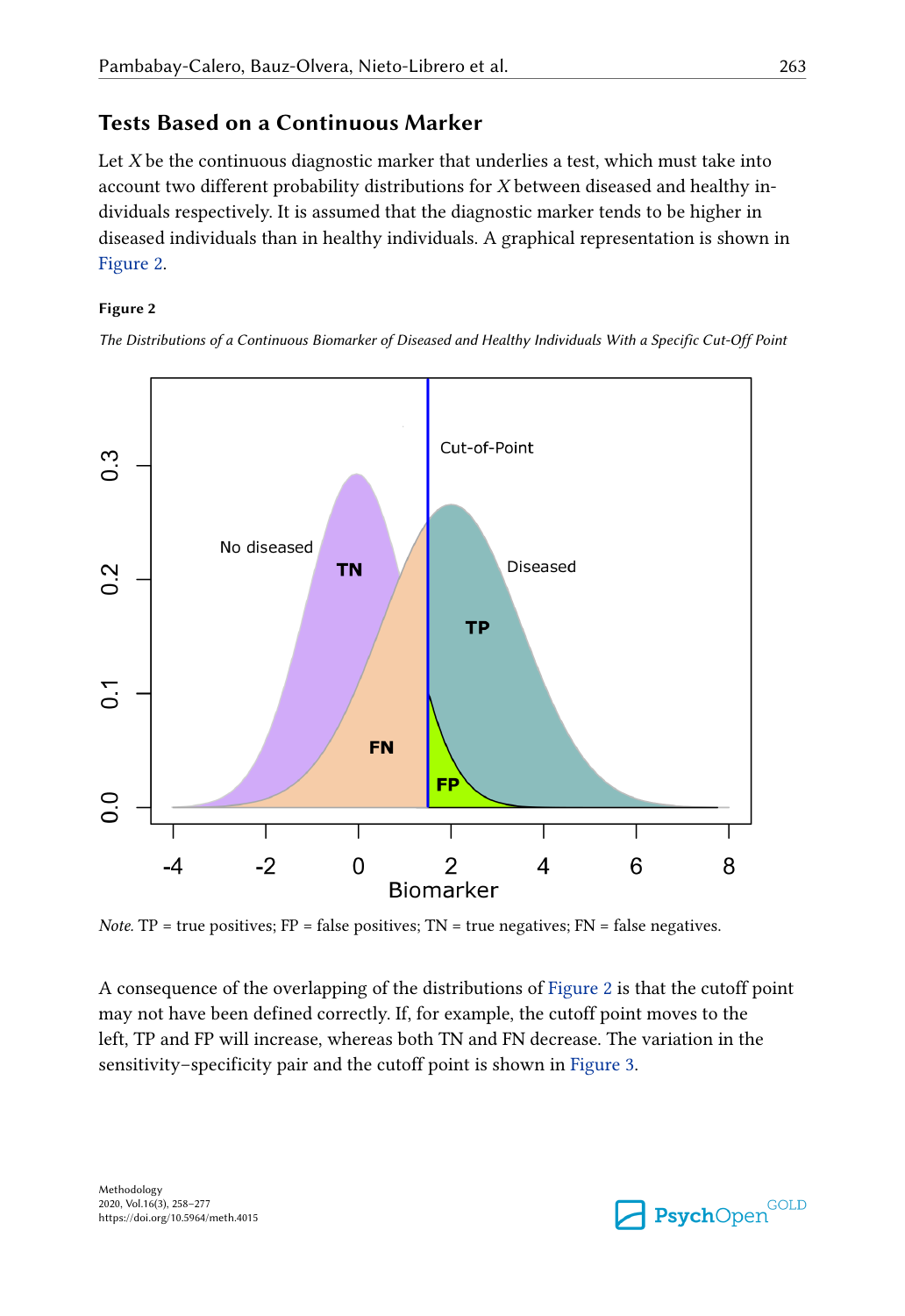#### <span id="page-6-0"></span>**Figure 3**

*SROC Curve Showing the Impact of the Heterogeneity on the Performance of the Test*



#### **Model of Moses (SROC Model)**

The objective of this model is to transform true positive rate (TPR) and false positive rate (FPR) so that the relationship becomes linear; thus making an adjustment for the points given ([Moses et al., 1993](#page-18-0)). It is based on estimating a linear regression between two variables created from the validity indices of each study. These variables are *D* and *S*, respectively, and represent the DOR. The model is adjusted using either weighted or unweighted least squares.

Various useful statistical methods have been proposed to summarize a SROC curve. The most common is the area under the curve (AUC), which summarizes the diagnostic performance of the test in a single number [\(Walter, 2002\)](#page-19-0): perfect tests have an AUC close to 1 whereas unusable tests have an AUC close to 0 ([de Llano et al., 2007](#page-16-0)).

The Moses model does present some limitations. On one hand, it does not take into account the different levels of precision with which sensitivity and specificity are estimated in each study, nor does it incorporate heterogeneity between studies. To overcome these limitations, more complex regression models have been proposed. The first of these is a bivariate random effects model [\(Reitsma et al., 2005](#page-18-0)) that assumes that the logit of sensitivity and specificity follow a bivariate normal distribution. The model contemplates the possible correlation between both indices, models the different precision with which sensitivity and specificity have been estimated and incorporates a source of additional heterogeneity due to variance between studies. The second model refers to the HSROC approach or hierarchical model [\(Rutter & Gatsonis, 2001\)](#page-18-0). It is similar to the previous model, except that it clearly defines the relationship between sensitivity and specificity across the threshold ([Doi & Williams, 2013](#page-17-0)).

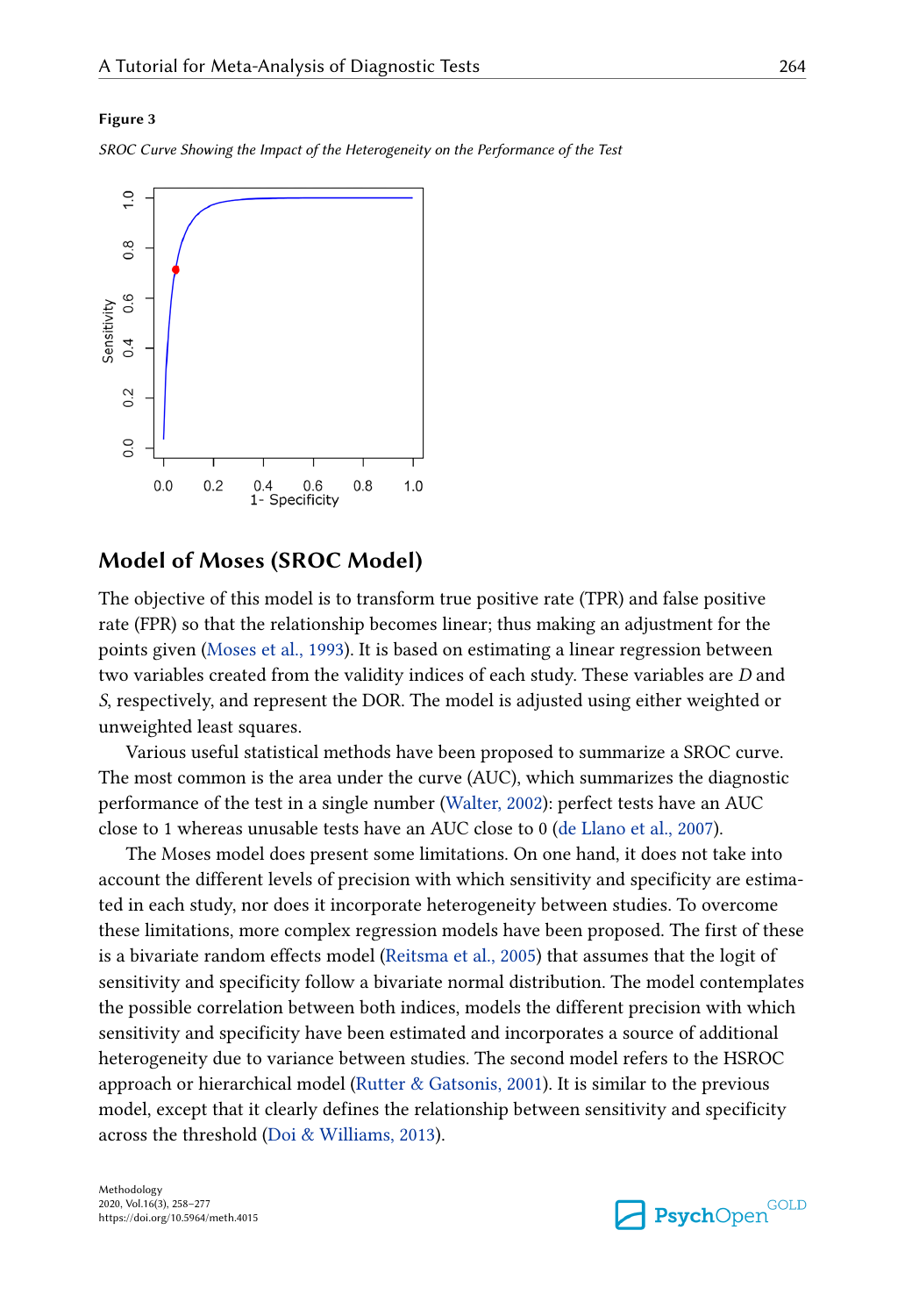### **Bivariate Model**

It should be noted that the SROC model does not quantify the error in *S* [\(Baker, Kim,](#page-16-0) [& Kim, 2004\)](#page-16-0). An alternative approach for the construction of a SROC curve has been described by [Reitsma et al. \(2005\).](#page-18-0) This author proposes the use of a bivariate model through a joint distribution of sensitivity and specificity, which allows the linear correla‐ tion throughout the studies to be modelled. This model follows an approach developed for meta-analysis of binary results ([Van Houwelingen, Zwinderman, & Stijnen, 1993\)](#page-19-0), the same that has been improved by other authors ([Arends et al., 2008\)](#page-16-0). At the study level, this model assumes that the TP and FP within the study *k, k* = 1, 2, *…, K* follow binomial distributions. For the levels among the studies, a bivariate random effect model is assumed, *logit*(*Se<sup>k</sup>* ) and *logit*(1*−Sp<sup>k</sup>* ), in which normal distributions of the specific parameters of the study are assumed a priori, Equation 1:

$$
\begin{pmatrix}\n\logit(Se_k) \\
\logit(1 - Sp_k)\n\end{pmatrix} \sim N \begin{pmatrix}\n\mu_1 \\
\mu_2\n\end{pmatrix}; \begin{pmatrix}\n\sigma_1^2 & \sigma_{12} \\
\sigma_{12} & \sigma_2^2\n\end{pmatrix}
$$
\n(1)

Alternatively, the covariance can be parameterized by the correlation coefficient  $\rho$  and standard errors in such a way that  $\sigma_{12} = \rho \sigma_1 \sigma_2$ . This model has five parameters:  $\left\{ \begin{matrix} 1 \\ \text{Ly, the cov} \\ \text{or} \\ \text{or} \\ \text{g} \end{matrix} \right.$ <br>  $\left\{ \begin{matrix} 1 \\ \text{2} \\ \text{2} \\ \text{2} \end{matrix} \right. \right.$ (*logit*)<br>the covaria<br>s in such a<br> $\frac{2}{3}$ ,  $\sigma_2^2$ <br> $\sigma_{12}$ 

- Means,  $\mu_1$ ,  $\mu_2$
- Variances  $\sigma_1^2$ ,  $\sigma_2^2$
- Covariance  $\sigma_{12}$

The inclusion of covariates in the sensitivity or specificity, or both, is done by replacing one or both means  $\mu_1$  and  $\mu_2$  by linear variables in the covariates. For example, if there is only one covariate that affects sensitivity and specificity, we could substitute  $\mu_1$  by  $\mu_1 + \nu_1 Z_i$  and  $\mu_2$  by  $\mu_2 + \nu_2 Z_i$  [\(Harbord, Deeks, Egger, Whiting, & Sterne, 2007](#page-17-0); [Takwoingi, Guo, Riley, & Deeks, 2017\)](#page-19-0).

## **Hierarchical Model HSROC**

[Rutter and Gatsonis \(2001\)](#page-18-0) were the first to develop a model that quantifies the size of heterogeneity. These authors proposed a hierarchical model with a Bayesian empirical version added by [Macaskill \(2004\).](#page-18-0) The model includes random effects for cutoff points and the accuracy of the test and focuses on estimating the ROC curve [\(Schwarzer,](#page-18-0) [Carpenter, & Rücker, 2015](#page-18-0)). The objective is to obtain significant estimates of sensitivity and specificity and better manages variability, applying a Bayesian approach for the estimation of the parameters. [Rutter and Gatsonis \(2001\)](#page-18-0) divided the model into three levels. At the study level, it is assumed that within each study *k, k* = 1, 2, *…, K*; the TP and the FP follow binomial distributions [\(Schwarzer et al., 2015](#page-18-0)), where Index 1 indicates the sick people and Index **2** denotes those without the disease, [Equation 2.](#page-8-0)

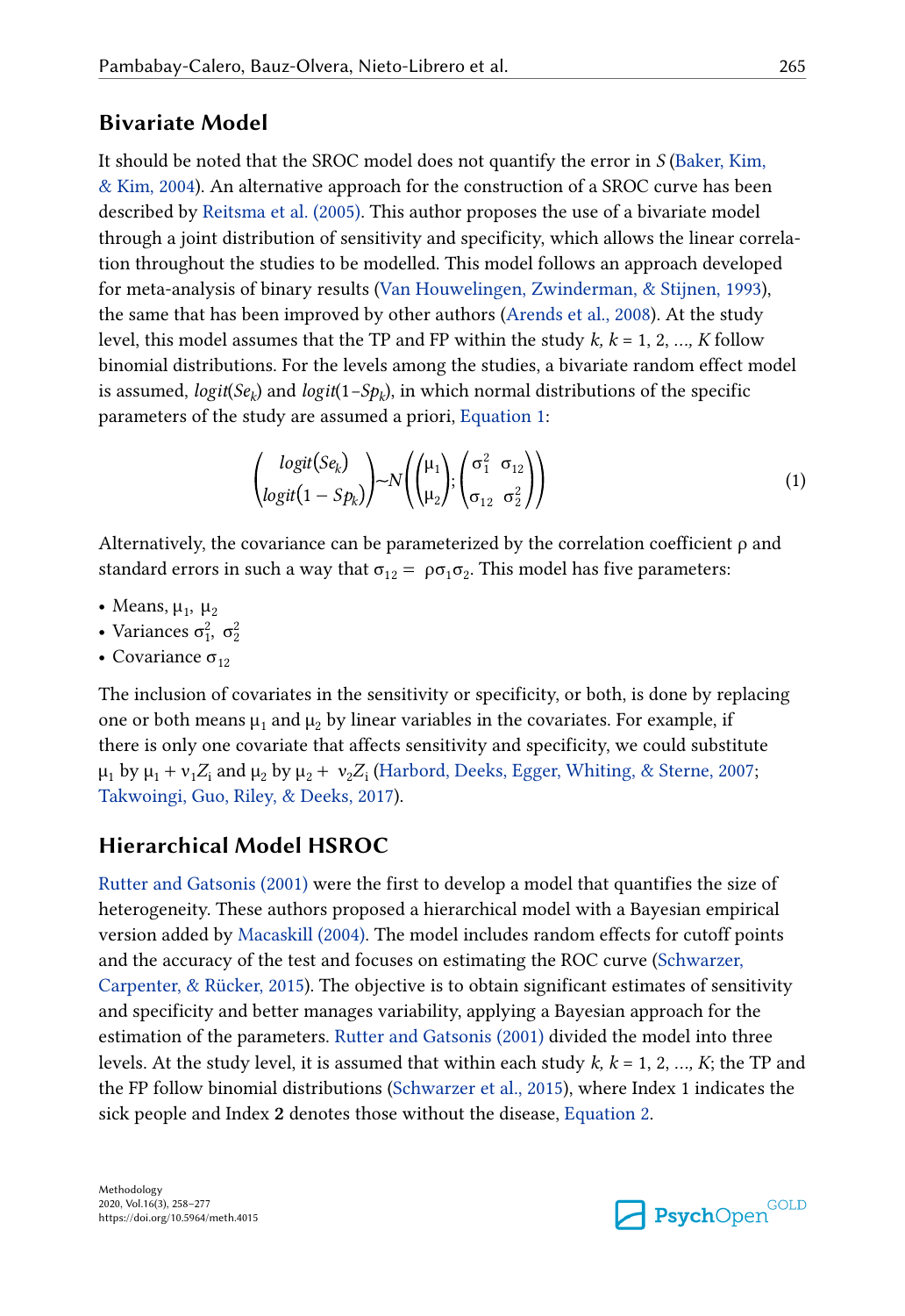$$
TP \sim Binomial(n_{k1}, Se_k)
$$
  
FP \sim Binomial(n\_{k2}, (1 - Sp\_k)) (2)

<span id="page-8-0"></span>The authors parameterized the sensitivities and specificities as follows [\(Schwarzer et al.,](#page-18-0) [2015\)](#page-18-0), Equation 3,

$$
logit(Se_k) = \left(\theta_k + \frac{\alpha_k}{2}\right)e^{-\beta/2}logit(1 - Sp_k) = \left(\theta_k - \frac{\alpha_k}{2}\right)e^{\beta/2}
$$
\n(3)

where  $\theta_k$  is the random threshold in the study  $k$ ,  $\alpha_k$  is the random accuracy in the study *k*, and β is a parameter of the shape (asymmetry) of the ROC curve [\(Schwarzer et al.,](#page-18-0) [2015\)](#page-18-0). Normal distributions are used to model variation in the specific parameters of the study among the studies, Equation 4, which corresponds to the second level of modelling, i.e. variation between studies.

$$
\theta_k \sim N(\theta, \tau_0^2) \n\alpha_k \sim N(\lambda, \tau_\lambda^2)
$$
\n(4)

Finally, the specification of the hierarchical model is completed by choosing a priori the distributions of the parameters. In short, the model has five parameters [\(Schwarzer et al.,](#page-18-0) [2015\)](#page-18-0): **•**  $\alpha_k \sim N(\lambda, \tau_\lambda^2)$ <br>Finally, the specification of the hierarchical model is com<br>distributions of the parameters. In short, the model has fi<br>2015):<br>• the mean and variance of the cutoff points  $(\theta, \tau_\theta^2)$ ;<br>• the mean a **Finally, the specification of the hierarchical model is c<br>distributions of the parameters. In short, the model ha<br>2015):<br>•• the mean and variance of the cutoff points (θ, τ<sup>2</sup><sub>0</sub>);<br>•• the mean and variance of the accura** 

- $\binom{2}{\theta}$ ;
- $\lambda^2$ ); and
- **•** the shape parameter β.

A value of  $\beta = 0$  would represent a symmetric curve in the ROC space [\(Schwarzer et al.,](#page-18-0) [2015\)](#page-18-0). The ROC curve is calculated by applying the inverse function *logit* to a function that is linear in *logit*(1 *−Sp<sup>k</sup>* ), Equation 5 ([Schwarzer et al., 2015\)](#page-18-0).

$$
Se = logit^{-1}\lbrace e^{-\beta}logit(1 - Sp) + \lambda e^{-\beta/2} \rbrace
$$
\n(5)

The above expression is equivalent to Equation 6.

$$
Se = \left\{1 + exp\left(-e^{-\beta}logit\left(\frac{1 - Sp}{Sp}\right) - \lambda e^{-\beta/2}\right)\right\}^{-1}
$$
(6)

Further details can be found in some related papers ([Macaskill, 2004](#page-18-0); [Rutter & Gatsonis,](#page-18-0) [2001\)](#page-18-0). To understand the operation of the analyzed models, it is necessary to use a statistical program. In our case, we will analyze R, STATA, and SAS to facilitate the necessary analysis.

In more generally, the mean sensitivity and specificity can be modeled through linear regressions of study-level covariates ([Harbord et al., 2007](#page-17-0)). This could be achieved, for

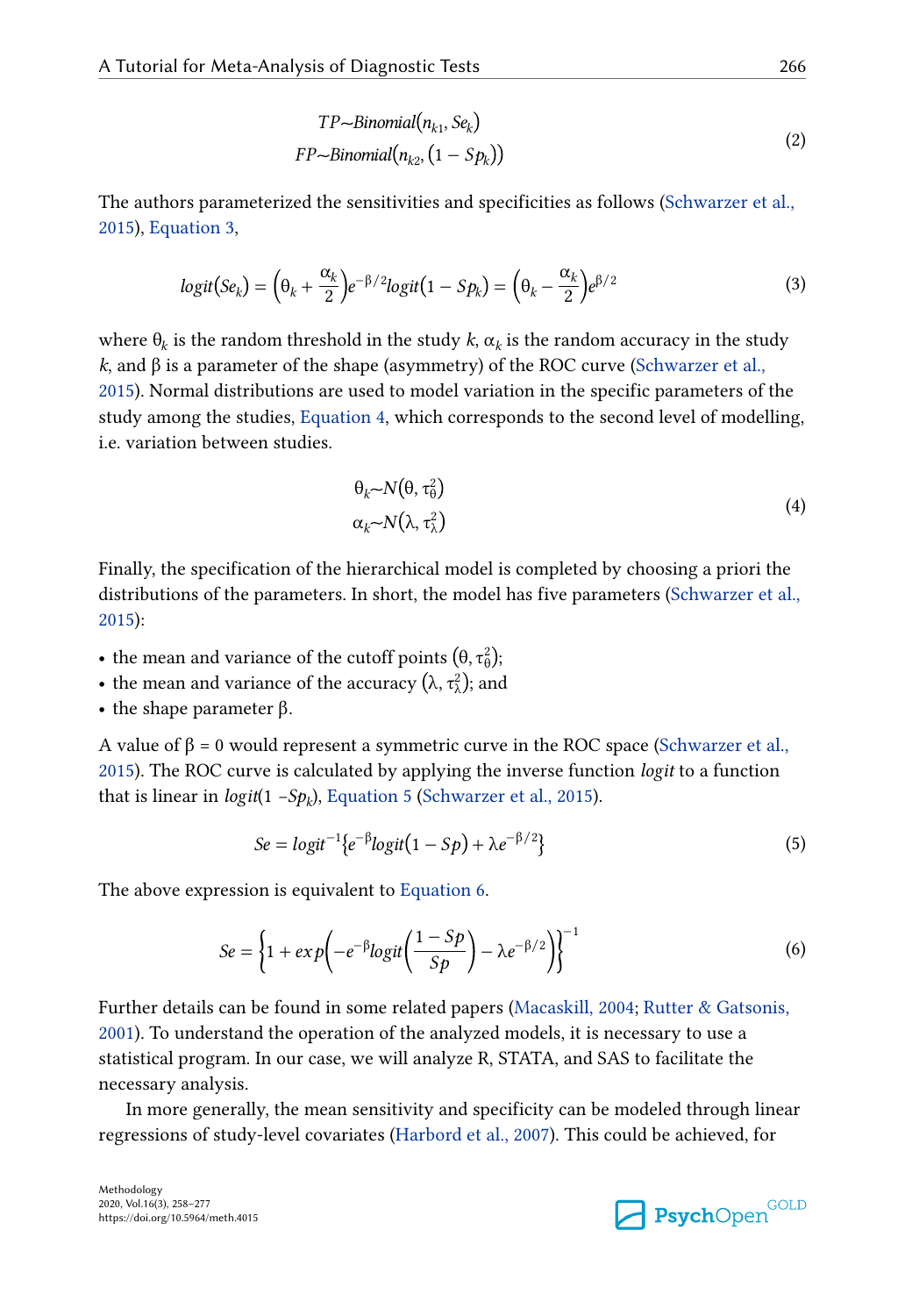example, by using a single covariate *Z* that affects both the cutoff points and accuracy parameters such as Equation 7,

$$
\theta_k \sim N(\theta + \gamma Z, \tau_0^2) \n\alpha_k \sim N(\lambda + \nu Z, \tau_\lambda^2)
$$
\n(7)

where the coefficients γ and ν quantify the weight of the covariate *Z* on the cutpoint and precision respectively. This model allows to include more than one covariate, also, allows to model the covariates independently in the parameters of accuracy and cutoff points [\(Harbord et al., 2007\)](#page-17-0).

# **Software to Integrate the Meta-Analysis of Diagnostic Tests**

#### **R Language**

The MADA package of the statistical program R is a tool that allows the meta-analysis of diagnostic tests to be accurately carried out. Although there are many methods for diagnostic meta-analysis, it is still not a routine procedure. One of the reasons may be due to the complexity of the bivariate approach. The MADA statistical package offers some current approaches to diagnostic meta-analysis, as well as functions that allow for statistical methods for a data set include sensitivity, specificity, true/false positives, true/false negatives, and their DOR [\(Glas et al., 2003\)](#page-17-0). These statistical methods can be employed using the madad function of the MADA library and the mslSROC function of the META library. Prior to the advent of the bivariate approach, some univariate approaches were very popular. This approach is characterized by the separate estimation of sensitivity and specificity. There are three methods in R for this approach:

- the Mantel–Haenszel (MH) method, for a fixed effect model ([Deeks, 2001\)](#page-16-0);
- **•** the model is formulated in terms of DOR logarithms and is a weighted estimator;
- the proportional model of Hazards ([Holling, Böhning, & Böhning, 2012](#page-17-0)), which is constructed on the assumption of a simple ROC curve and assumes the conditions of the Lehmann model.

In meta analysis of diagnostic tests, the relationship between sensitivity and specificity is negative. Since these quantities are related to each other, the bivariate approach for meta-analysis in the accuracy of the diagnosis has been welcomed. Using the Reitsma function in the MADA library, it is possible to use the aforementioned model. Finally, the HSROC library that contains the HSROC function is used to estimate the HSROC hierarchical model, which makes the necessary adjustments in the model.

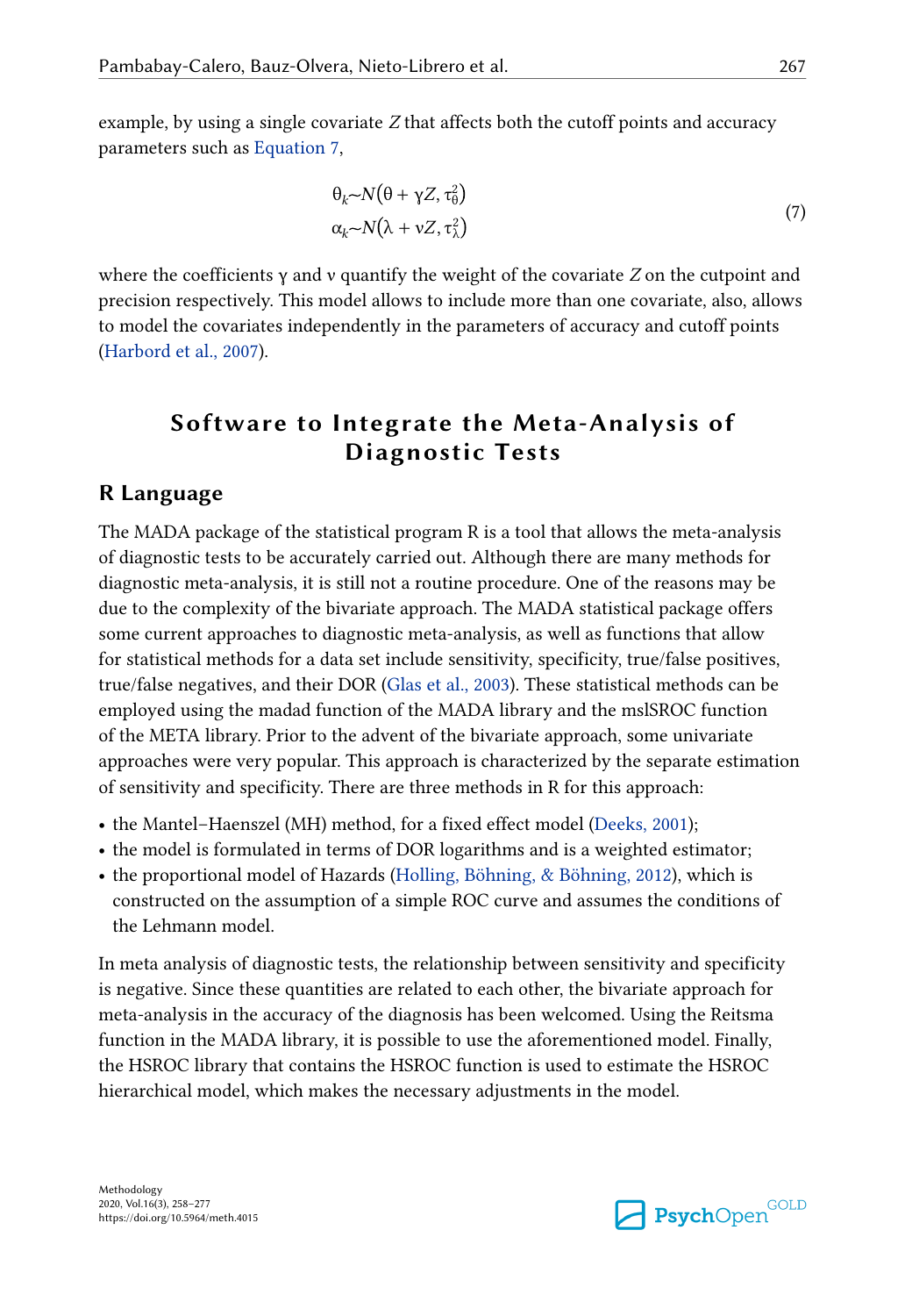# **STATA**

The MIDAS package is a comprehensive program of statistical and graphical routines used to understand the meta-analysis of diagnostic tests in STATA, which is a statistical software package that was created by StataCorp in 1985. It provides statistical and graphical functions that allow us to study the accuracy of diagnostic tests. The modeling of primary data is done through a binary regression of bivariate mixed effects. Model fit‐ ting, estimation, and prediction are performed by adaptive quadrature. Using the values of the coefficients and the variance-covariance matrices, the sensitivity and specificity are estimated with their respective zones of confidence and prediction in the ROC space [\(Dwamena, 2007\)](#page-17-0).

# **SAS**

MetaDas is a high-performance SAS program, which adjusts the parameters of bivariate and HSROC models to analyze the accuracy of diagnostic tests using Proc nonlinear mixed models (NLMIXED; [Takwoingi & Deeks, 2010\)](#page-18-0). NLMIXED adjusts the parameters of the models using likelihood functions through optimization algorithms, the main ones being adaptive Gaussian quadrature and a first-order Taylor series approach ([Takwoingi](#page-18-0) [& Deeks, 2010\)](#page-18-0).

# **Steps for Performing a Meta-Analysis of Diagnostic Tests in Low Prevalence**

Once the systematic review of the diagnostic tests has been performed, it is necessary to integrate the results using the approaches described above. For this reason, we propose the following four steps:

- **1.** Perform a descriptive statistical analysis of the studies using the R language and the MADA and META libraries together with the madad and mslSORC functions, respectively, which provide the following results and graphs.
	- **•** Sensitivity per study with their respective confidence intervals (IC)
	- **•** Specificity per study, IC
	- **•** DOR per study, IC
	- **•** Chi-square test that allows comparing the sensitivity and specificity of the studies
	- **•** LR+ and LR− *per* study with their respective confidence intervals
	- **•** Correlation between sensitivity (Se) and specificity (Sp)
	- **•** Rate of false-positive (RFP) per study, IC
	- **•** Forest plot for sensitivity and specificity
	- **•** Crosshair and RocEllipse chart
	- **•** SROC Curve of Moses model

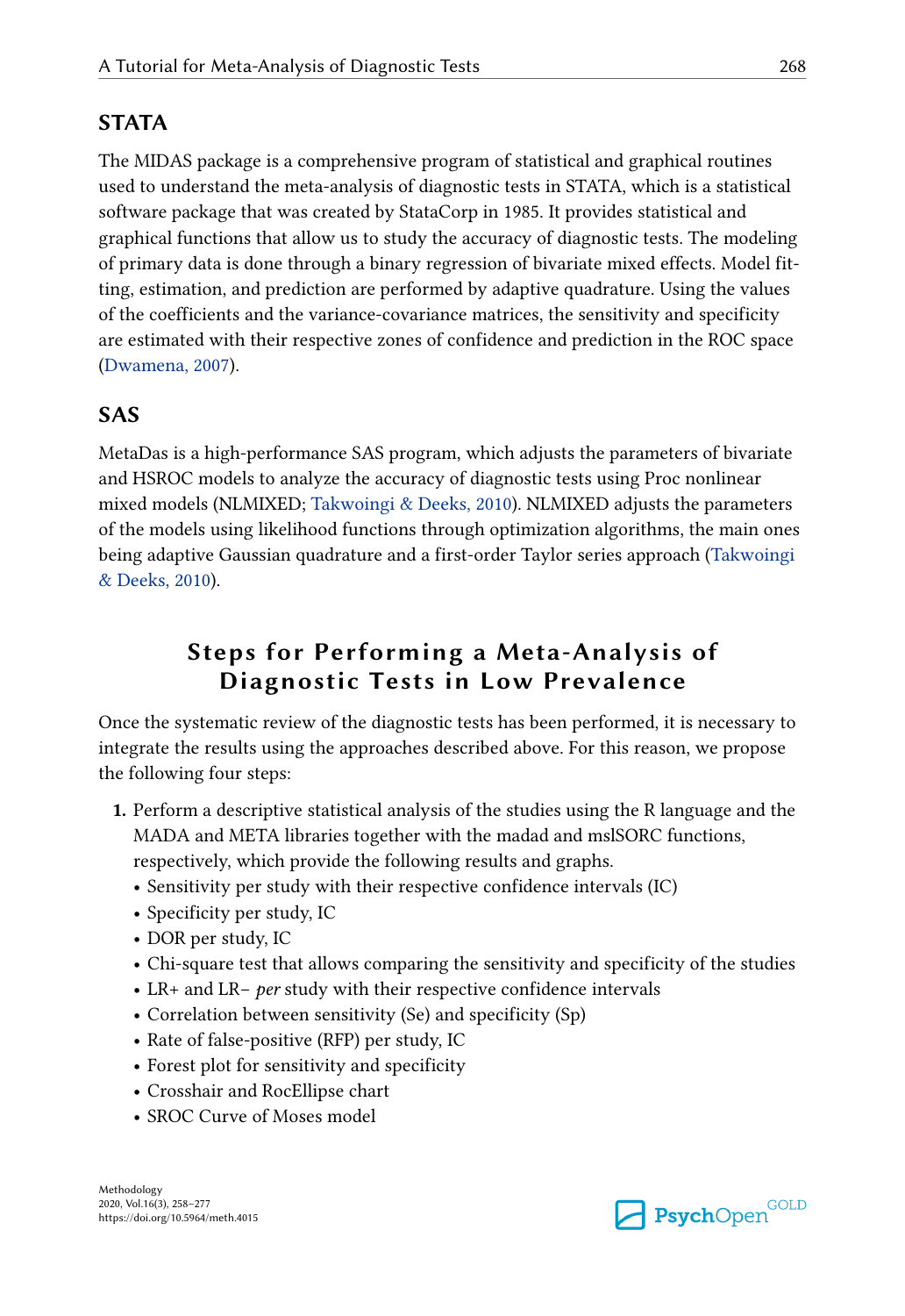- **2.** If there is independence between sensitivity and specificity, a univariate analysis is then performed using the madauni and phm functions of the MADA library of the R language. This analysis uses the Mantel–Haenszel (fixed effects), DerSimonian-Laird (random effects) models and the Hazards proportional approach (fixed and random effects), which generate the following results.
	- **•** DOR and DOR logarithm with their respective confidence interval
	- **•** Forest plot for sensitivity and specificity with their respective confidence intervals
	- τ<sup>2</sup> with confidence interval
	- $Q$  test,  $I^2$
	- **•** AUC
	- **•** Forest plot with summary measures for DOR, LR+ and LR− log
	- **•** Chi-square test of homogeneity between studies
	- **•** Chi-square test of heterogeneity between studies
	- **•** Curve SROC with RocEllipse
- **3.** If the sensitivity and specificity are related, i.e., there are different cutoff points in the meta-analysis and the data is adjusted to a normal bivariate distribution, a bivariate analysis is performed using the R and STATA languages using the MADA and MIDAS libraries. Note that for using the bivariate approach in R, the reitsma function is used. This bivariate analysis generates the following results, see Table 2.

#### **Table 2**

| R Language                                                       | Stata Language                                                                                    |  |
|------------------------------------------------------------------|---------------------------------------------------------------------------------------------------|--|
| Logit of consensus sensitivity with confidence<br>interval       | Forest plot for sensitivity with and with-out measure<br>summary and their confi- dence intervals |  |
| Logit of false-positive rate with confidence<br>interval         | Forest plot for specificity with and with-out measure<br>summary and their confi- dence intervals |  |
| Sensitivity consensus with confidence interval                   | DOR, LR+, and LR- consensus with their respective<br>confidence intervals                         |  |
| False-positive consensus rate with confidence<br>intervals       | O test, $I^2$                                                                                     |  |
| SROC curve with sensitivity and false-positive<br>consensus rate | <b>AUC</b>                                                                                        |  |
| Matrix of variances between studies                              | Sensitivity and specificity, consensus with their respective                                      |  |
| Correlation matrix                                               | SROC curve with sensitivity, specificity consensus and<br>confidence intervals                    |  |
| HSROC model parameters                                           | Fagan plot                                                                                        |  |

*Main Outputs of the Bivariate Model*

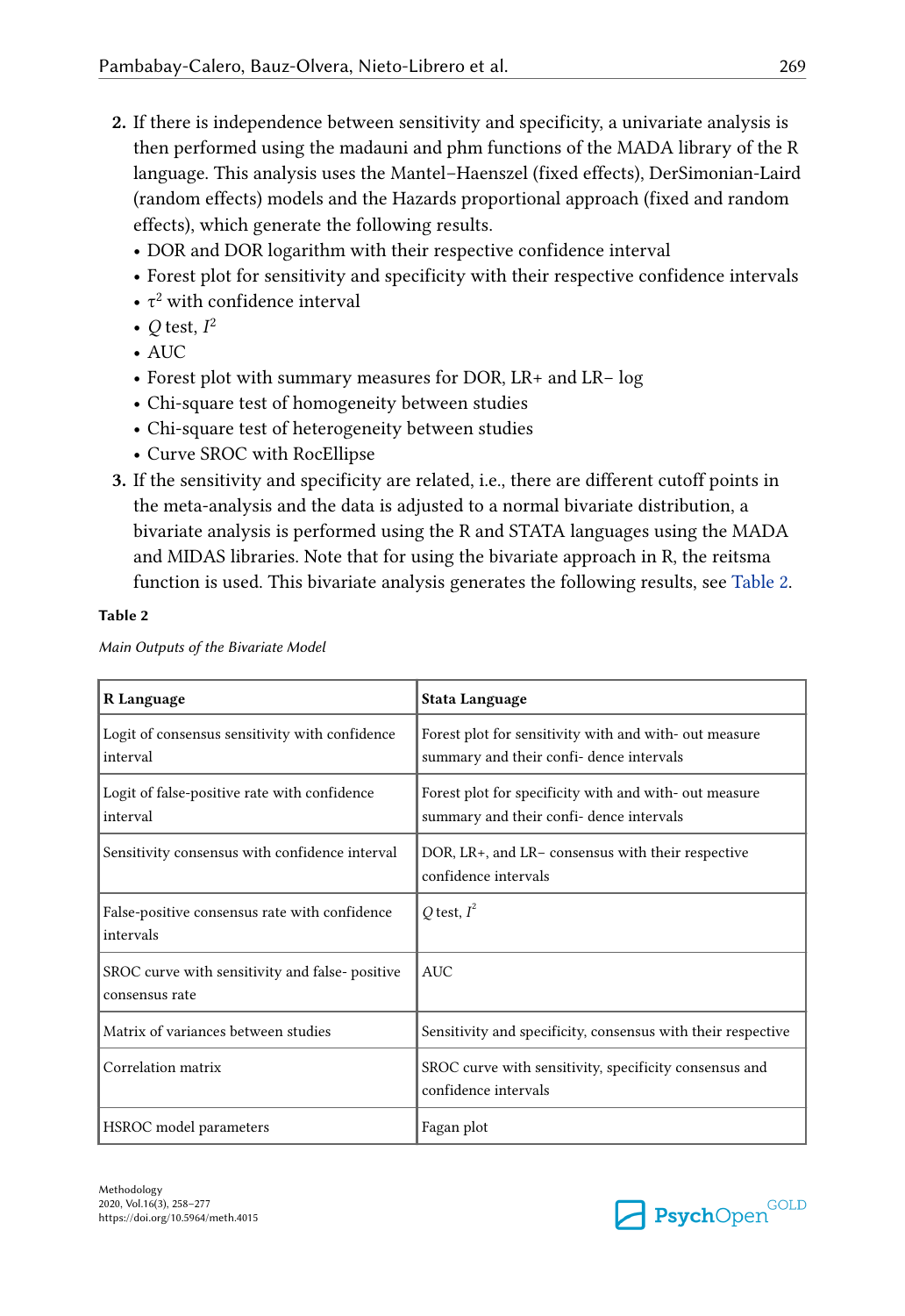**4.** If the effect of the characteristics or the study on the threshold, accuracy, and shape of the SROC curve must be determined, a hierarchical approach HSROC should be used. The data must conform to this hierarchical approach using the HSROC and MetaDas packages of the R and SAS languages, respectively, which generate the following main outputs, see Table 3.

#### **Table 3**

*Main Outputs of the HSROC Model*

| R Language                                                                            | <b>SAS Language</b>                                                                                                                                           |  |
|---------------------------------------------------------------------------------------|---------------------------------------------------------------------------------------------------------------------------------------------------------------|--|
| A priori values of the model parameters                                               | Information on covariates                                                                                                                                     |  |
| A posteriori values of the model parameters                                           | Initial values of the model and state of convergence and<br>adjustment of the model                                                                           |  |
| Sensitivity and specificity by studies with their<br>respective confidence intervals  | Sensitivity, specificity, DOR, LR+, LR-consensus                                                                                                              |  |
| Sensitivity and specificity, consensus with their<br>respective confidence intervals  | Confidence intervals and prediction of model parameters                                                                                                       |  |
| SROC curve with sensitivity and specificity<br>consensus and its confidence intervals | Predictive values of sensitivity and specificity for studies,<br>histogram and normal probability graphs of Bayesian<br>empirical estimates of random effects |  |

A graphic representation of the above is detailed in [Figure 4.](#page-13-0) The above mentioned statistical and graphical measurements can be obtained using the algorithms available in [Supplementary Materials.](#page-15-0)

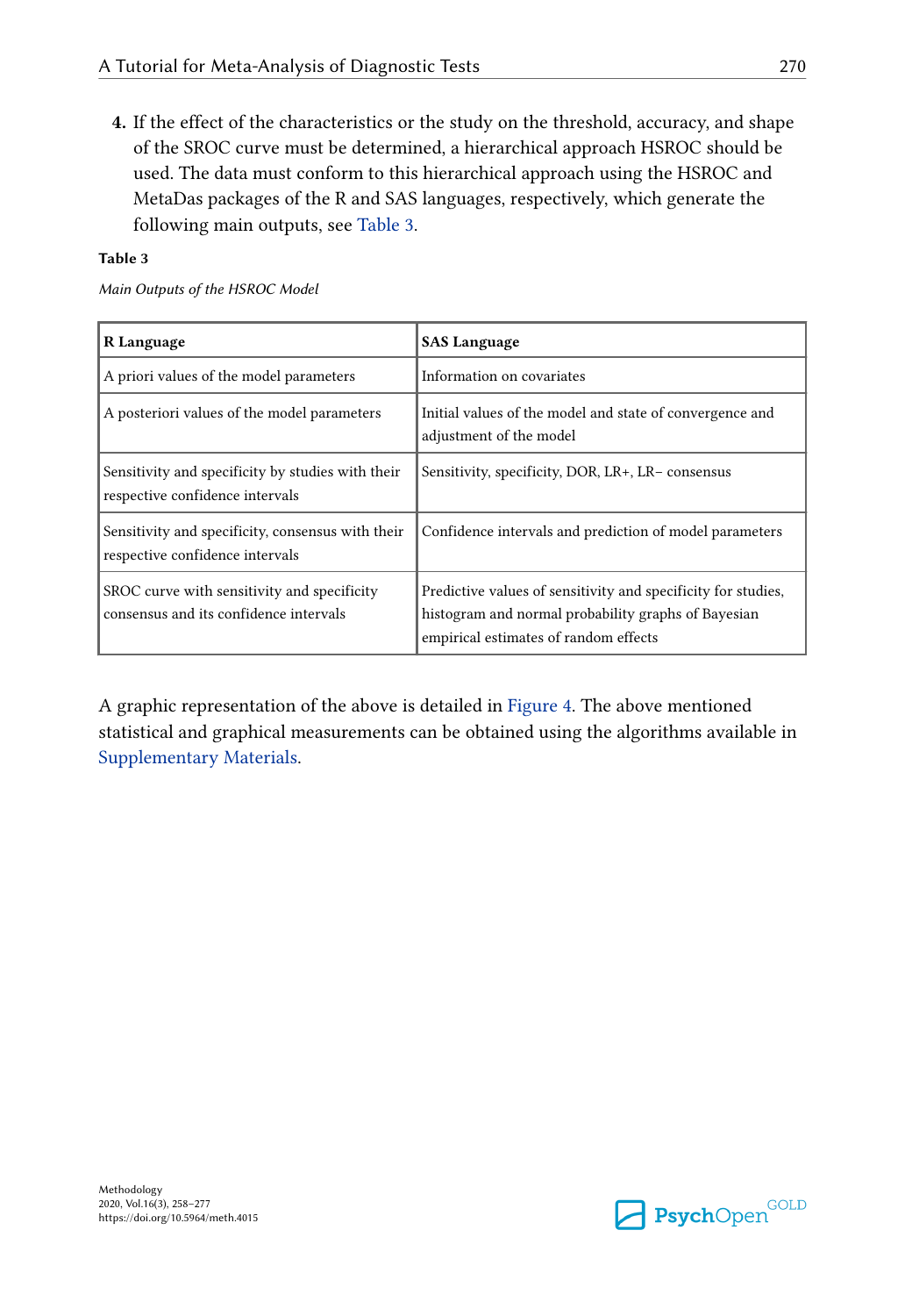<span id="page-13-0"></span>

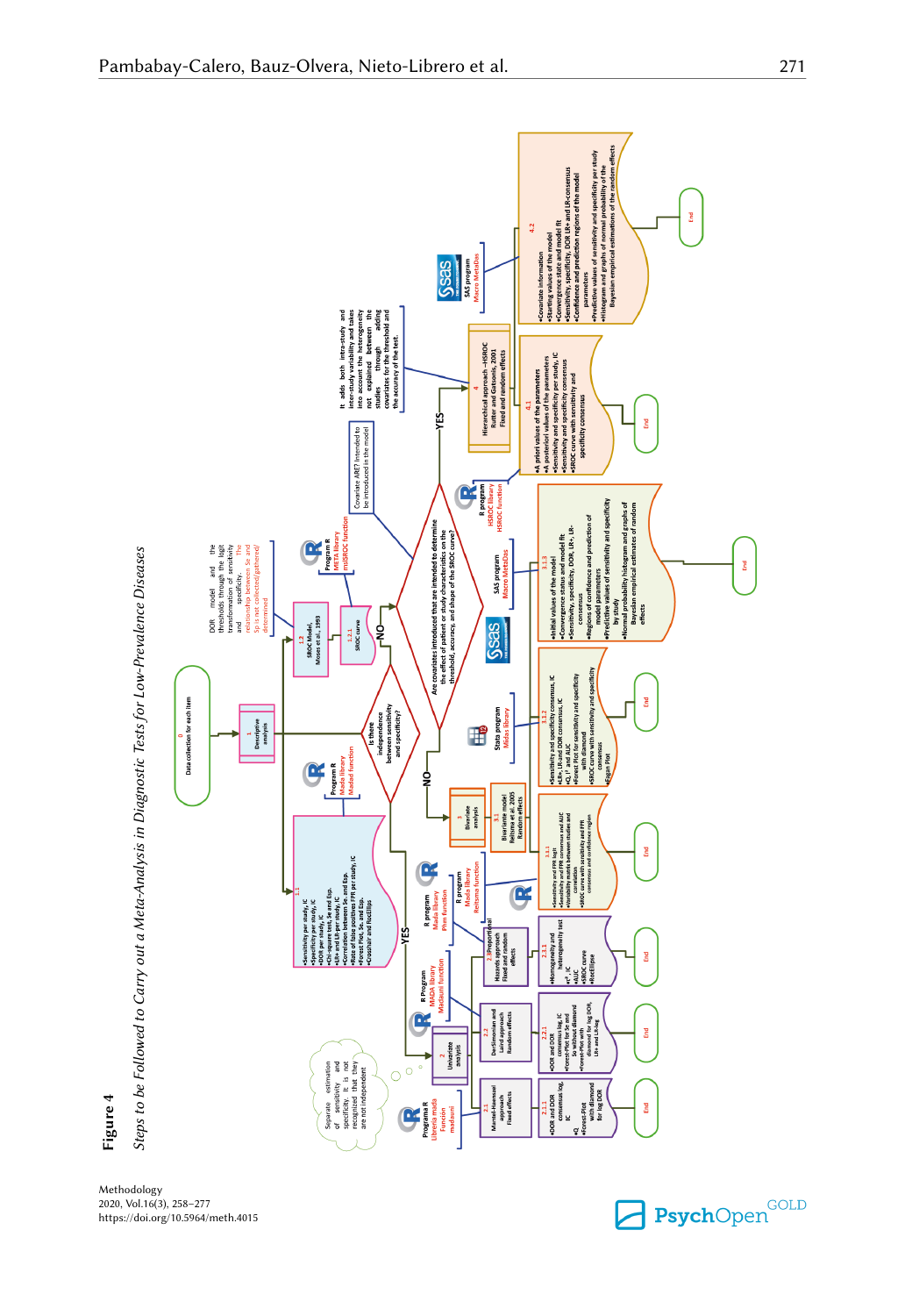### **Discussion**

The Moses model uses true and false positive rate logit functions to build a linear regression model where the response variable (test accuracy) is explained by the proportion of positive test results (relative to the threshold). The SROC curve is symmetrical if the statistical relationship between precision and threshold is zero, i.e. constant DOR. This modeling is characterized by a fixed effect since the variation is attributed to the threshold and the sampling error. This model generates errors, which makes the statistical inference invalid [\(Arends et al., 2008](#page-16-0); [Chu, Guo, & Zhou, 2010](#page-16-0); [Ma et al., 2016](#page-18-0); [Macaskill, 2004](#page-18-0); [Verde, 2010\)](#page-19-0).

Hierarchical models capture the stochastic relationship between sensitivity, specificity, and variability of test accuracy in all studies by incorporating random effects into the modeling. Bivariate and HSROC models differ in their parameterization but are mathematically equivalent when covariates are not included ([Harbord et al., 2007\)](#page-17-0). The choice of model depends on the variation in reported thresholds in the studies, and the inference is given by a summary point or an SROC curve [\(Takwoingi et al., 2017\)](#page-19-0).

The bivariate model models random effects to estimate sensitivity and specificity, as well as to construct 95% credibility intervals. The model is based on logit transformations of sensitivity and specificity as bivariate normal distributions. The estimation of the cor‐ relation parameter is achieved from the subsequent means of sensitivity and specificity [\(Launois, Le Moine, Uzzan, Navarrete, & Benamouzig, 2014](#page-17-0)). Random effects also follow a bivariate normal distribution. If the model is simplified by assuming that the covariance or correlation is zero, the model is reduced to two univariate random effects regression models for sensitivity and specificity ([Bauz-Olvera et al., 2018\)](#page-16-0).

The HSROC model is a reference in the study of diagnostic test accuracy and can be seen as a generalization of the Moses SROC approach, in which TPR and FPR are modeled directly. ([Macaskill, 2004;](#page-18-0) [Takwoingi et al., 2017](#page-19-0)).

The HSROC model and the bivariate model are different settings of the same underly‐ ing model, and both approaches can be used to calculate estimates of the SROC curve and random effects. Moreover, there is a difference in the software packages that can fit them. While the HSROC model requires a non-linear mixed model program like NLMIXED in SAS, the bivariant only requires a linear mixed model program and can be installed in R and Stata.

Since the bivariate model is parameterized in terms of sensitivity and mean specificity (logit), it is often claimed that this is the preferred model for estimating the mean operat‐ ing points. However, in practice, it is possible to obtain estimates of both the average operating point and the summary ROC curve from both HSROC modes. Therefore, the estimation of average operating points depends on the homogeneity of the thresholds included in the analysis, not on the choice of the statistical model. The bivariate model allows covariates to be included in sensitivity and/or specificity, while the HSROC model

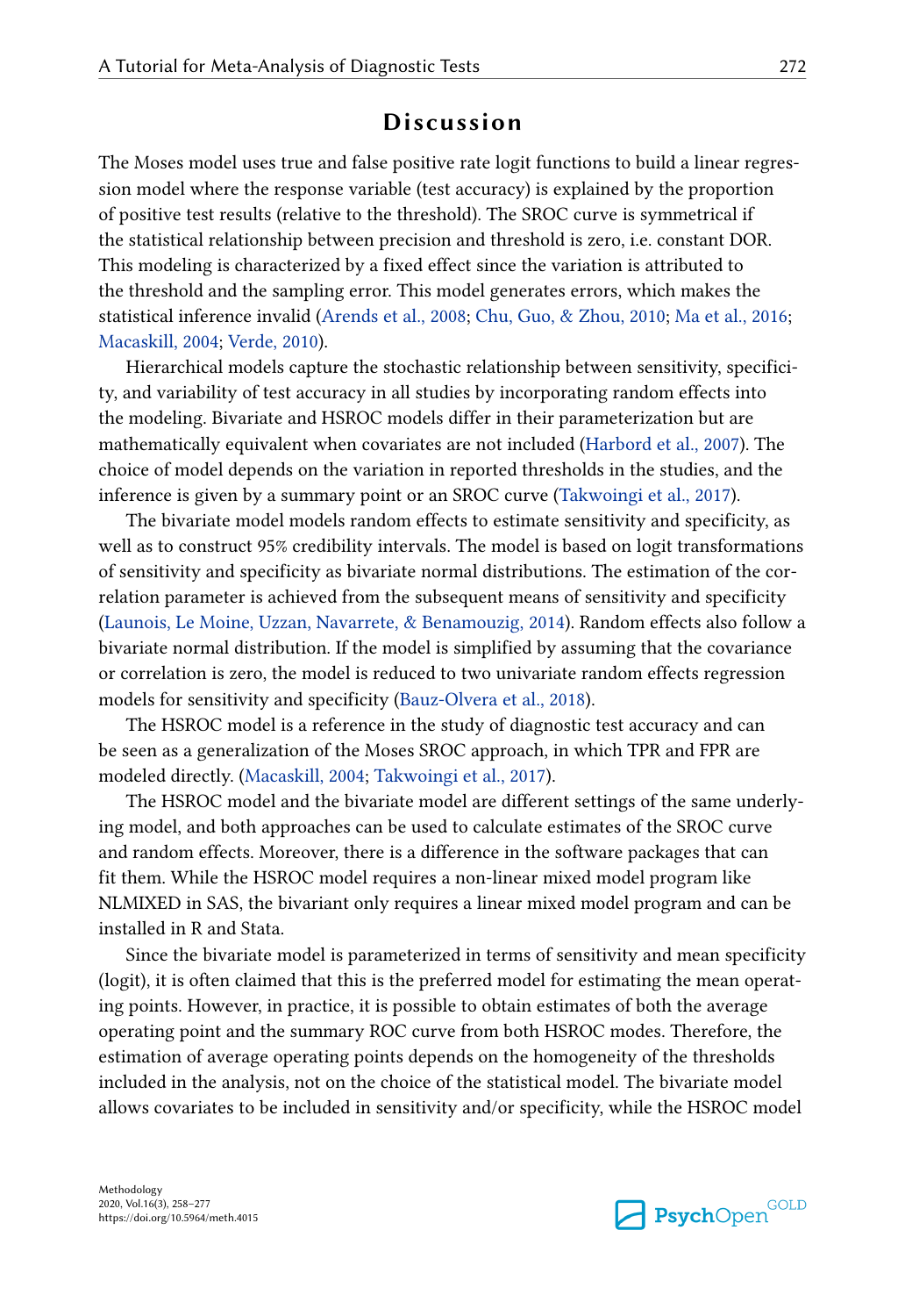<span id="page-15-0"></span>facilitates the inclusion of covariates that affect threshold and/or accuracy (Takwoingi  $\&$ [Deeks, 2010](#page-18-0)).

We suggest that meta-analysts carefully explore and inspect their data using a forest plot and an SROC curve before performing meta-analyses. These first analyses will quantify stochastic heterogeneity and the dispersion of study points in the ROC space [\(Lee, Kim, Choi, Huh, & Park, 2015](#page-17-0)). This visualization should provide information on the approach to be taken at the time of model selection. Although the Bayesian approach is complex in its parameterization it is not commonly used, but, it represents an alternative to the maximum likelihood approach. In an empirical evaluation, both approaches were found to be similar, although Bayesian methods suggest greater uncertainty around point estimates ([Dahabreh, Trikalinos, Lau, & Schmid, 2012;](#page-16-0) [Harbord et al., 2008](#page-17-0)).

The hierarchical approach can be used in different situations such as (1) the presence or absence of heterogeneity and (2) cutoff points being homogeneous among studies. This is the reason we recommend using this model in situations of low prevalence, because it better handles the variability between and within studies. Thus, this model is an approach suitable for fixed and random effects depending on the nature of the data.

The bivariate model allows covariates to be included in sensitivity and/or specificity, while the HSROC model facilitates the inclusion of covariates that affect threshold and/or accuracy [\(Takwoingi & Deeks, 2010](#page-18-0)).

The selection of the statistical model in the meta-analysis of diagnostic tests of low-prevalence diseases is essential for the integration of the study results. Regardless of the software used, the rigorous application of the decision-making scheme will help to guarantee high quality results and facilitate the analysis and interpretation of the results.

**Funding:** The authors have no funding to report.

**Competing Interests:** The authors have declared that no competing interests exist.

**Acknowledgments:** The first author's research was supported by financial assistance from Escuela Superior Politécnica del Litoral, Ecuador. The second author's research was supported by financial assistance from Escuela Superior Politécnica del Litoral, Ecuador.

#### **Supplementary Materials**

For this article the following supplementary materials are available ([Pambabay-Calero, Bauz-](#page-16-0)[Olvera, Nieto-Librero, Galindo-Villardón, & Sánchez-García, 2020\)](#page-16-0):

- Scripts in R: script 1.R (foresplot, crosshair and RocEllipse); script 2.R (models DSL, MH and PHM); script\_3.R (model Reitsma); script\_4.R (model HSROC)
- **Script in Stata**: script\_stata.do
- **Scripts in SAS**: ejecHSROC.sas; metadas.sas; data\_set.csv

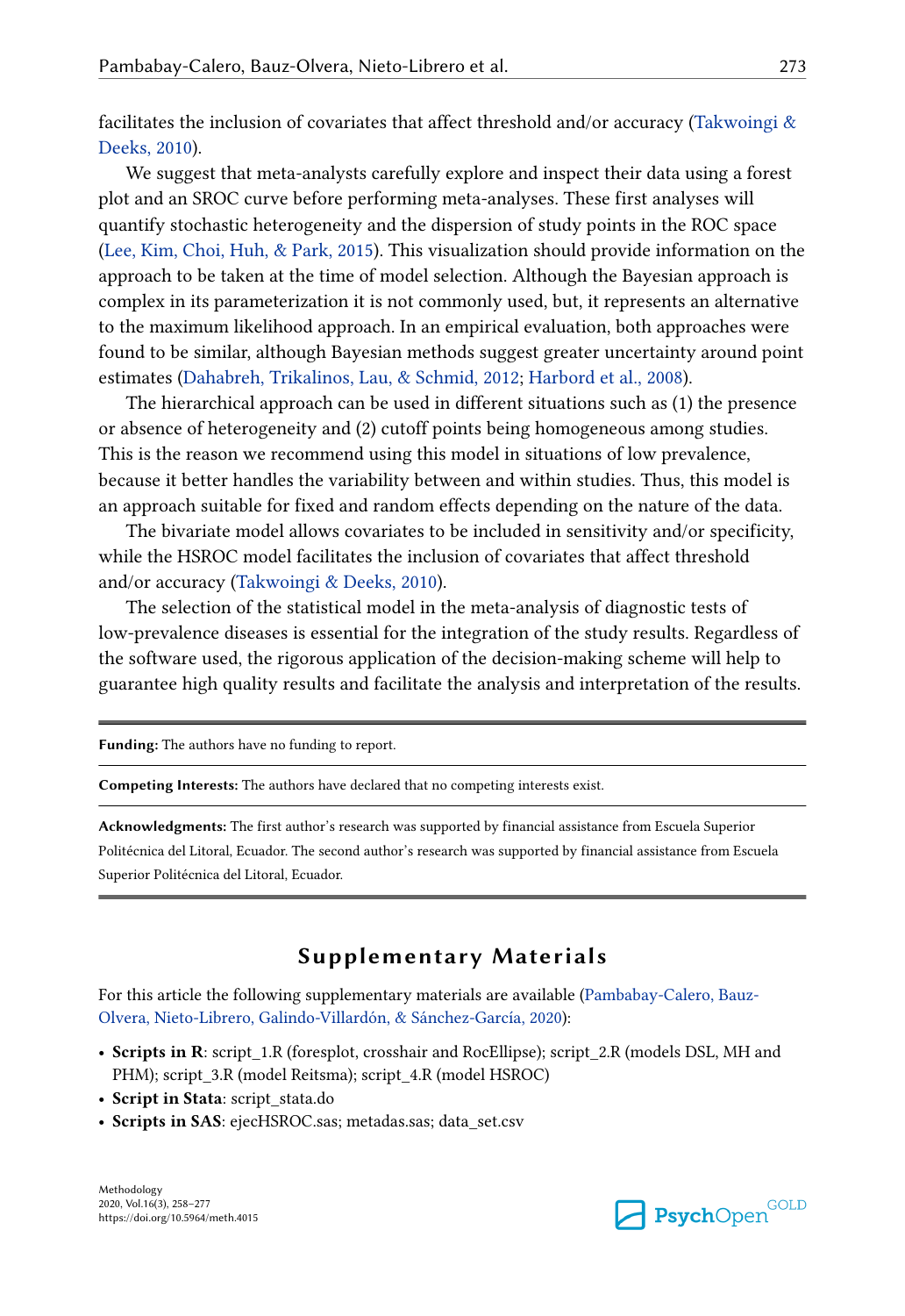#### <span id="page-16-0"></span>**Index of Supplementary Materials**

Pambabay-Calero, J. J., Bauz-Olvera, S. A., Nieto-Librero, A. B., Galindo-Villardón, P., & Sánchez-García, A. B. (2020). *Supplementary materials to: A tutorial for meta-analysis of diagnostic tests for low-prevalence diseases: Bayesian models and software* [Scripts]. PsychOpen. <https://doi.org/10.23668/psycharchives.3485>

### **References**

- Arends, L. R., Hamza, T. H., Van Houwelingen, J. C., Heijenbrok-Kal, M. H., Hunink, M. G., & Stijnen, T. (2008). Bivariate random effects meta-analysis of ROC curves. *Medical Decision Making, 28*(5), 621-638. <https://doi.org/10.1177/0272989X08319957>
- Baker, F. B., Kim, S.-H., & Kim, S.-H. (2004). *Item response theory* (2nd ed.). Boca Raton; FL, USA: CRC Press. https://doi.org[/https://doi.org/10.1201/9781482276725](https://doi.org/10.1201/9781482276725)
- Bauz-Olvera, S. A., Pambabay-Calero, J. J., Nieto-Librero, A. B., & Galindo-Villardón, M. P. (2018). Meta-analysis in DTA with hierarchical models bivariate and HSROC: Simulation study. In I. Antoniano-Villalobos, R. Mena, M. Mendoza, L. Naranjo, & L. Nieto-Barajas (Eds.), *Selected contributions on statistics and data science in Latin America* (pp. 33-42). https://doi.org/ [https://doi.org/10.1007/978-3-030-31551-1\\_3](https://doi.org/10.1007/978-3-030-31551-1_3)
- Brenner, H., & Gefeller, O. (1997). Variation of sensitivity, specificity, likelihood ratios and predictive values with disease prevalence. *Statistics in Medicine, 16*(9), 981-991. [https://doi.org/10.1002/\(SICI\)1097-0258\(19970515\)16:9<981::AID-SIM510>3.0.CO;2-N](https://doi.org/10.1002/(SICI)1097-0258(19970515)16:9<981::AID-SIM510>3.0.CO;2-N)
- Chu, H., Guo, H., & Zhou, Y. (2010). Bivariate random effects meta-analysis of diagnostic studies using generalized linear mixed models. *Medical Decision Making, 30*(4), 499-508. <https://doi.org/10.1177/0272989X09353452>
- Dahabreh, I. J., Trikalinos, T. A., Lau, J., & Schmid, C. (2012). *An empirical assessment of bivariate methods for meta-analysis of test accuracy* (Report No. 12[13]-EHC136-EF). Agency for Healthcare Research and Quality (US). Retrieved from <http://www.ncbi.nlm.nih.gov/pubmed/23326899>
- Deeks, J. J. (2001). Systematic reviews in health care: Systematic reviews of evaluations of diagnostic and screening tests. *BMJ, 323*(7305), 157-162. <https://doi.org/10.1136/bmj.323.7305.157>
- Deeks, J. J., Macaskill, P., & Irwig, L. (2005). The performance of tests of publication bias and other sample size effects in systematic reviews of diagnostic test accuracy was assessed. *Journal of Clinical Epidemiology, 58*(9), 882-893. <https://doi.org/10.1016/j.jclinepi.2005.01.016>
- de Llano, S. R., Delgado-Bolton, R., Jiménez-Vicioso, A., Pérez-Castejón, M., Delgado, J. C., Ramos, E., . . . Pérez-Vázquez, J. M. (2007). Meta-analysis of the diagnostic performance of 18F-FDG PET in renal cell carcinoma. *Revista Espanola de Medicina Nuclear, 26*(1), 19-29. [https://doi.org/10.1016/S1578-200X\(07\)70049-9](https://doi.org/10.1016/S1578-200X(07)70049-9)
- Doebler, P. (2020). *Meta-analysis of diagnostic accuracy* (Version 0.5.10). Retrieved from <https://repo.bppt.go.id/cran/web/packages/mada/mada.pdf>

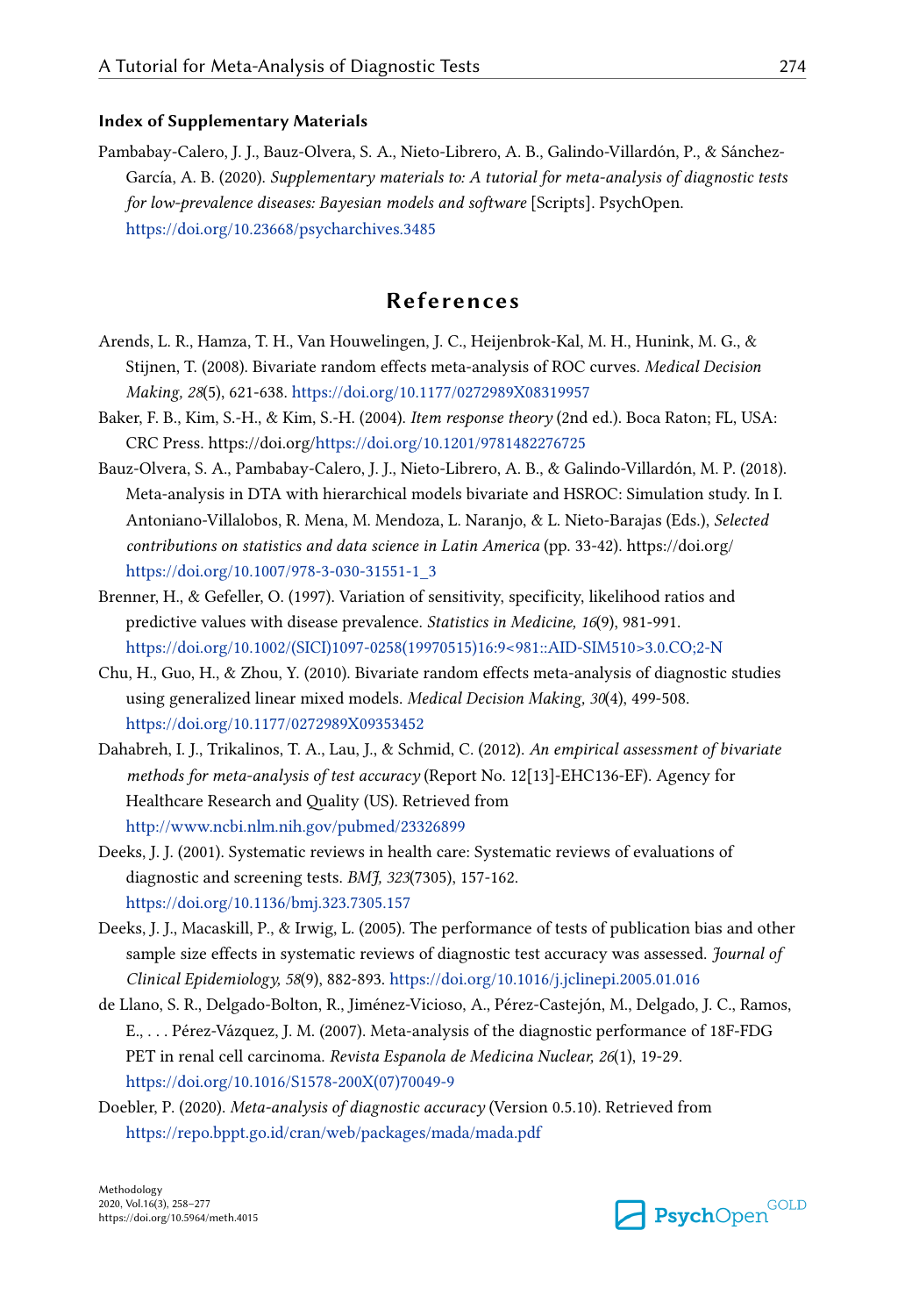- <span id="page-17-0"></span>Doi, S. A. R., & Williams, G. M. (Eds.). (2013). *Methods of clinical epidemiology*. Heidelberg, Germany: Springer.<https://doi.org/10.1007/978-3-642-37131-8>
- Dwamena, B. (2007). *MIDAS: Stata module for meta-analytical integration of diagnostic test accuracy studies.* Statistical Software Components, Boston College Department of Economics. Retrieved from<https://ideas.repec.org/c/boc/bocode/s456880.html>
- Fagan, T. J. (1975). Nomogram for Bayes's theorem. *The New England Journal of Medicine, 293*(5), 257. <https://doi.org/10.1056/NEJM197507312930513>
- Glas, A. S., Lijmer, J. G., Prins, M. H., Bonsel, G. J., & Bossuyt, P. M. (2003). The diagnostic odds ratio: A single indicator of test performance. *Journal of Clinical Epidemiology, 56*(11), 1129-1135. [https://doi.org/10.1016/S0895-4356\(03\)00177-X](https://doi.org/10.1016/S0895-4356(03)00177-X)
- Harbord, R. M., Deeks, J. J., Egger, M., Whiting, P., & Sterne, J. A. C. (2007). A unification of models for meta-analysis of diagnostic accuracy studies. *Biostatistics, 8*(2), 239-251. <https://doi.org/10.1093/biostatistics/kxl004>
- Harbord, R. M., Whiting, P., Sterne, J. A., Egger, M., Deeks, J. J., Shang, A., & Bachmann, L. M. (2008). An empirical comparison of methods for meta-analysis of diagnostic accuracy showed hierarchical models are necessary. *Journal of Clinical Epidemiology, 61*(11), 1095-1103. <https://doi.org/10.1016/j.jclinepi.2007.09.013>
- Holling, H., Böhning, D., & Böhning, W. (2007). Meta-analysis of binary data based upon dichotomized criteria. *Zeitschrift für Psychologie*. *The Journal of Psychology, 215*(2), 122-131.
- Holling, H., Böhning, W., & Böhning, D. (2012). Meta-analysis of diagnostic studies based upon SROC-curves: A mixed model approach using the Lehmann family. *Statistical Modelling, 12*(4), 347-375. <https://doi.org/10.1177/1471082X1201200403>
- Irwig, L., Macaskill, P., Glasziou, P., & Fahey, M. (1995). Meta-analytic methods for diagnostic test accuracy. *Journal of Clinical Epidemiology, 48*(1), 119-130. [https://doi.org/10.1016/0895-4356\(94\)00099-C](https://doi.org/10.1016/0895-4356(94)00099-C)
- Jiang, Z. (2018). Using the linear mixed-effect model framework to estimate generalizability variance components in R. *Methodology, 14*(3), 133-142. <https://doi.org/10.1027/1614-2241/a000149>
- Launois, R., Le Moine, J.-G., Uzzan, B., Navarrete, L. I. F., & Benamouzig, R. (2014). Systematic review and bivariate/HSROC random-effect meta-analysis of immunochemical and guaiacbased fecal occult blood tests for colorectal cancer screening. *European Journal of Gastroenterology & Hepatology, 26*(9), 978-989. <https://doi.org/10.1097/MEG.0000000000000160>
- Lee, J., Kim, K. W., Choi, S. H., Huh, J., & Park, S. H. (2015). Systematic review and meta-analysis of studies evaluating diagnostic test accuracy: A practical review for clinical researchers-part II. Statistical methods of meta-analysis. *Korean Journal of Radiology, 16*(6), 1188-1196. <https://doi.org/10.3348/kjr.2015.16.6.1188>
- Leeflang, M. M., Rutjes, A. W., Reitsma, J. B., Hooft, L., & Bossuyt, P. M. (2013). Variation of a test's sensitivity and specificity with disease prevalence. *Canadian Medical Association Journal, 185*(11), E537-E544. <https://doi.org/10.1503/cmaj.121286>

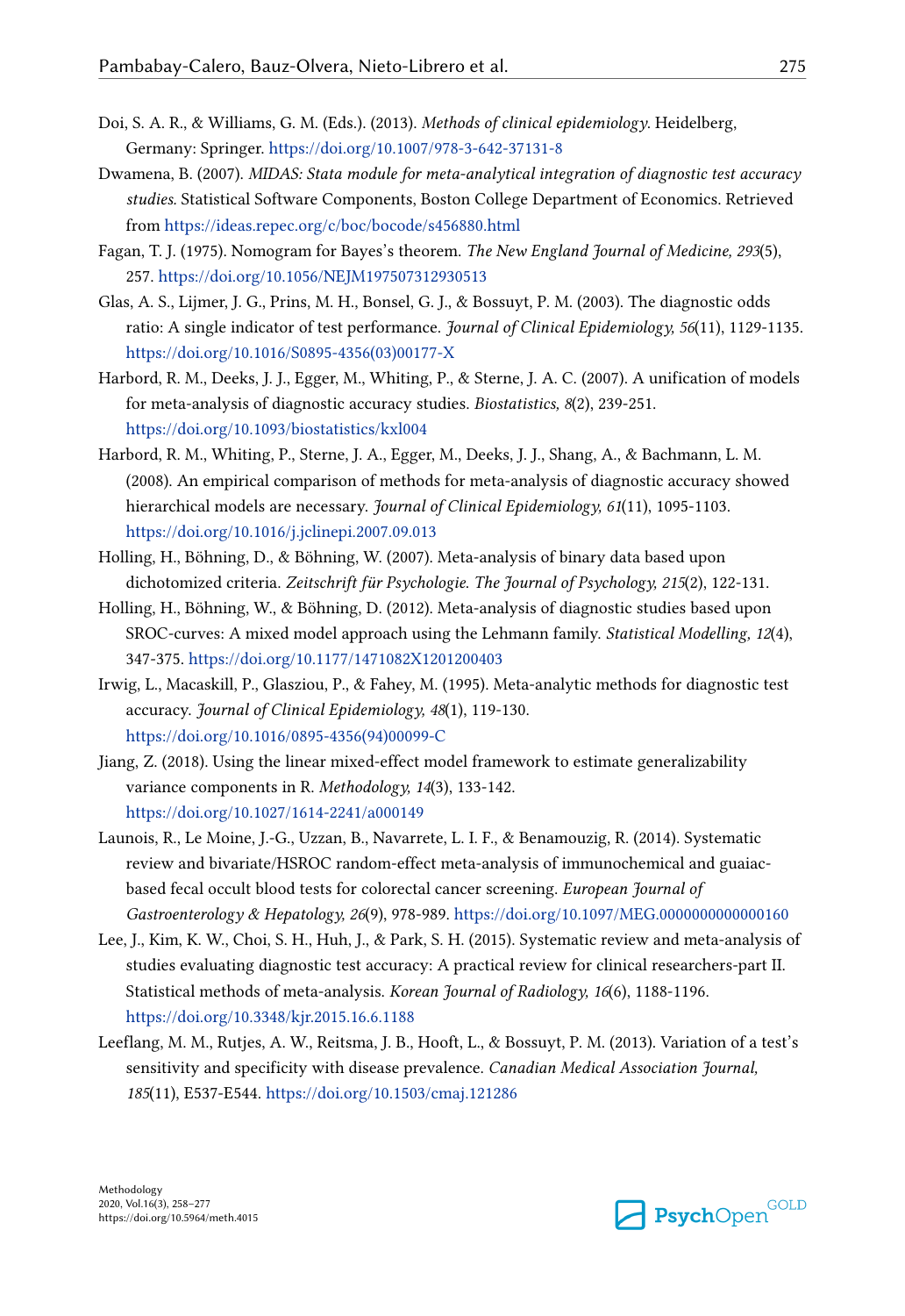- <span id="page-18-0"></span>Ma, X., Nie, L., Cole, S. R., Chu, H., Lawson, A. B., Lee, D., & MacNab, Y. (2016). Statistical methods for multivariate meta-analysis of diagnostic tests: An overview and tutorial. *Statistical Methods in Medical Research, 25*(4), 1596-1619. <https://doi.org/10.1177/0962280213492588>
- Macaskill, P. (2004). Empirical Bayes estimates generated in a hierarchical summary ROC analysis agreed closely with those of a full Bayesian analysis. *Journal of Clinical Epidemiology, 57*(9), 925-932. <https://doi.org/10.1016/j.jclinepi.2003.12.019>
- Midgette, A. S., Stukel, T. A., & Littenberg, B. (1993). A meta-analytic method for summarizing diagnostic test performances: Receiver-operating-characteristic - summary point estimates. *Medical Decision Making, 13*(3), 253-257. <https://doi.org/10.1177/0272989X9301300313>
- Moses, L. E., Shapiro, D., & Littenberg, B. (1993). Combining independent studies of a diagnostic test into a summary roc curve: Data-analytic approaches and some additional considerations. *Statistics in Medicine, 12*(14), 1293-1316.<https://doi.org/10.1002/sim.4780121403>
- Mulherin, S. A., & Miller, W. C. (2002). Spectrum bias or spectrum effect? Subgroup variation in diagnostic test evaluation. *Annals of Internal Medicine, 137*(7), 598-602. <https://doi.org/10.7326/0003-4819-137-7-200210010-00011>
- Pambabay-Calero, J. J., Bauz-Olvera, S. A., Nieto-Librero, A. B., Galindo-Villardon, M. P., & Hernandez-Gonzalez, S. (2018). An alternative to the cochran-(Q) statistic for analysis of heterogeneity in meta-analysis of diagnostic tests based on HJ biplot. *Investigación Operacional, 39*(4), 536-545.
- Ransohoff, D. F., & Feinstein, A. R. (1978). Problems of spectrum and bias in evaluating the efficacy of diagnostic tests. *The New England Journal of Medicine, 299*(17), 926-930. <https://doi.org/10.1056/NEJM197810262991705>
- Reitsma, J. B., Glas, A. S., Rutjes, A. W., Scholten, R. J., Bossuyt, P. M., & Zwinderman, A. H. (2005). Bivariate analysis of sensitivity and specificity produces informative summary measures in diagnostic reviews. *Journal of Clinical Epidemiology, 58*(10), 982-990. <https://doi.org/10.1016/j.jclinepi.2005.02.022>
- Rutter, C. M., & Gatsonis, C. A. (2001). A hierarchical regression approach to meta-analysis of diagnostic test accuracy evaluations. *Statistics in Medicine, 20*(19), 2865-2884. <https://doi.org/10.1002/sim.942>
- Schiller, I., & Dendukuri, N. (2013). *HSROC: An R package for Bayesian meta-analysis of diagnostic test accuracy*. Retrieved from <https://core.ac.uk/download/pdf/23797204.pdf>
- Schwarzer, G., Carpenter, J. R., & Rücker, G. (2015). *Meta-analysis with R* (Vol. 4784). Cham, Switzerland: Springer.
- Szklo, M. M., & Nieto, F. J. (2014). *Epidemiology: Beyond the basics*. Burlington, MA, USA: Jones & Bartlett Learning.
- Takwoingi, Y., & Deeks, J. (2010). *METADAS: A SAS macro for meta-analysis of diagnostic accuracy studies* (User guide version 1.3). Retrieved from <https://citeseerx.ist.psu.edu/viewdoc/download?doi=10.1.1.470.1564&rep=rep1&type=pdf>